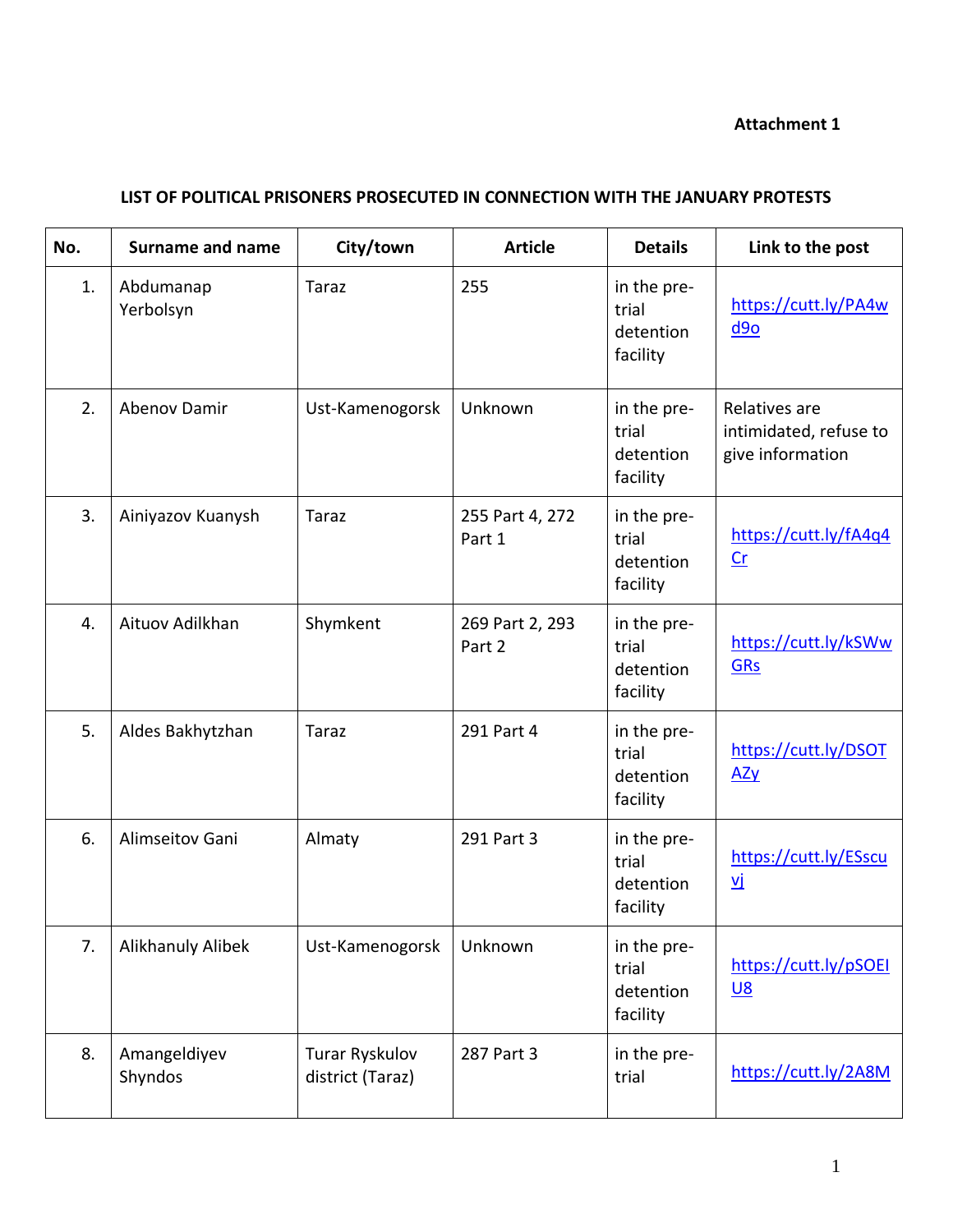|     |                                    |                                     |                                                                                 | detention<br>facility                         | 3Sn                                                                      |
|-----|------------------------------------|-------------------------------------|---------------------------------------------------------------------------------|-----------------------------------------------|--------------------------------------------------------------------------|
| 9.  | Anukhanov Amirbek                  | Kostanay                            | 272 Part 2<br>380 Part 3<br>24 Part 3                                           | in the pre-<br>trial<br>detention<br>facility | https://cutt.ly/5JFhIZ<br>İ                                              |
| 10. | Asetbek Kudaibergen                | Shymkent                            | 255 Part 4, 380<br>Part 3, 202 Part 3,<br>293 Part 2, 287<br>Part 3, 188 Part 3 | in the pre-<br>trial<br>detention<br>facility | https://cutt.ly/kSWw<br><b>GRs</b>                                       |
| 11. | Asetbek Nurlybek                   | Shymkent                            | 380 Part 3, 202<br>Part 3, 293 Part 2,<br>269                                   | in the pre-<br>trial<br>detention<br>facility | https://cutt.ly/kSWw<br><b>GRs</b>                                       |
| 12. | <b>Ashirov Farkhat</b>             | Ashybulak<br>settlement<br>(Almaty) | 255, 287                                                                        | in the pre-<br>trial<br>detention<br>facility | https://cutt.ly/TSXW<br><b>Xbr</b>                                       |
| 13. | Ashtayev Zhanmurat                 | Shymkent                            | 272 Part 2, 269<br>Part 2 paragraphs<br>1, 6                                    | in the pre-<br>trial<br>detention<br>facility | https://cutt.ly/2SOO<br><b>XCR</b><br>https://cutt.ly/aDSV<br><b>RJk</b> |
| 14. | Babenko Alexander<br>Alexandrovich | Almaty                              | Unknown                                                                         | in the pre-<br>trial<br>detention<br>facility | https://cutt.ly/kSOQs<br>$\underline{Dq}$                                |
| 15. | Baimagambetov<br>Muratbay          | Kyzylorda                           | 272 Part 2                                                                      | in the pre-<br>trial<br>detention<br>facility | https://cutt.ly/sSOO<br>$e$ OR                                           |
| 16. | Bakbergenov Abiden                 | <b>Taraz</b>                        | 291 Part 4                                                                      | in the pre-<br>trial<br>detention<br>facility | https://cutt.ly/hSOb<br><b>DiQ</b>                                       |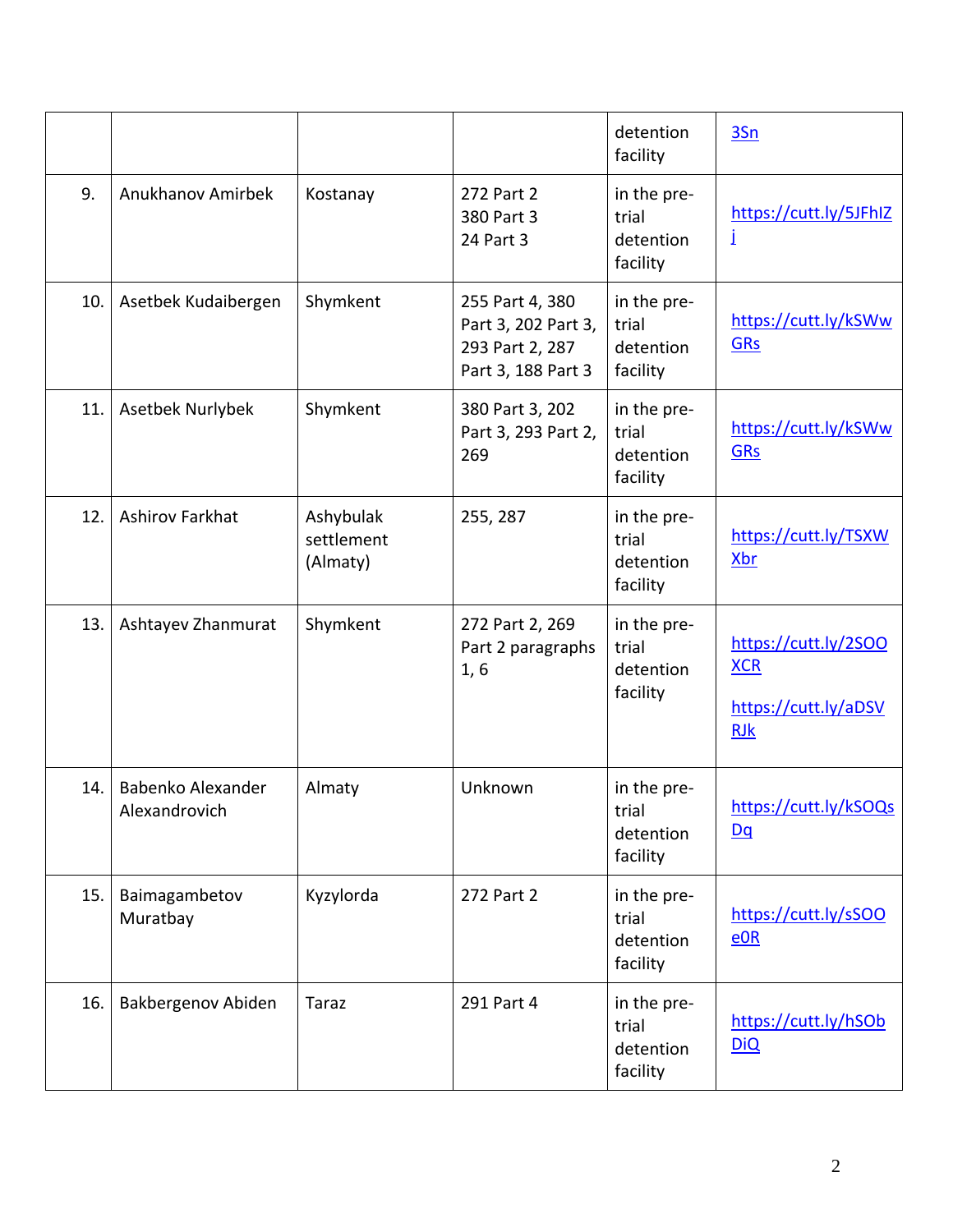| 17. | <b>Bakiyev Dauren</b><br>Maratuly | Turetam village<br>(Kyzylorda)      | Unknown                                                                         | in the pre-<br>trial<br>detention<br>facility in<br>Almaty | https://cutt.ly/ZSsnz<br>$q$ f<br>https://cutt.ly/4Dtfa<br>P <sub>U</sub> |
|-----|-----------------------------------|-------------------------------------|---------------------------------------------------------------------------------|------------------------------------------------------------|---------------------------------------------------------------------------|
| 18. | Batyrbayev Azamat                 | Taldykorgan                         | 272 Part 2                                                                      | in the pre-<br>trial<br>detention<br>facility              | https://cutt.ly/3A4eT<br>6F<br>https://cutt.ly/EA4eA<br>Qy                |
| 19. | <b>Batyrkhanov Yermek</b>         | Ust-Kamenogorsk                     | Unknown                                                                         | in the pre-<br>trial<br>detention<br>facility              | https://cutt.ly/xA863<br>21                                               |
| 20. | Bekeyev Ablaikhan                 | Aktobe                              | 272 Part 2                                                                      | in the pre-<br>trial<br>detention<br>facility              | https://cutt.ly/CDUo<br>2zv<br>https://cutt.ly/BDUp<br>ZSK                |
| 21. | Berikhanuly Yernar                | Semey                               | 269, 272 Part 2                                                                 | in the pre-<br>trial<br>detention<br>facility              | https://cutt.ly/MA8N<br><b>ZHF</b><br>https://cutt.ly/OA4q<br>VXQ         |
| 22. | Beshkempirov Aman<br>Imashuly     | Merke district of<br>Zhambyl region | Unknown                                                                         | in the pre-<br>trial<br>detention<br>facility in<br>Almaty | https://cutt.ly/ZSsnz<br>$q$ f                                            |
| 23. | Bibars Shyngyskhan                | Shymkent                            | 255 Part 4, 380<br>Part 3, 202 Part 3,<br>293 Part 2, 287<br>Part 3, 188 Part 3 | in the pre-<br>trial<br>detention<br>facility              | https://cutt.ly/kSWw<br><b>GRs</b>                                        |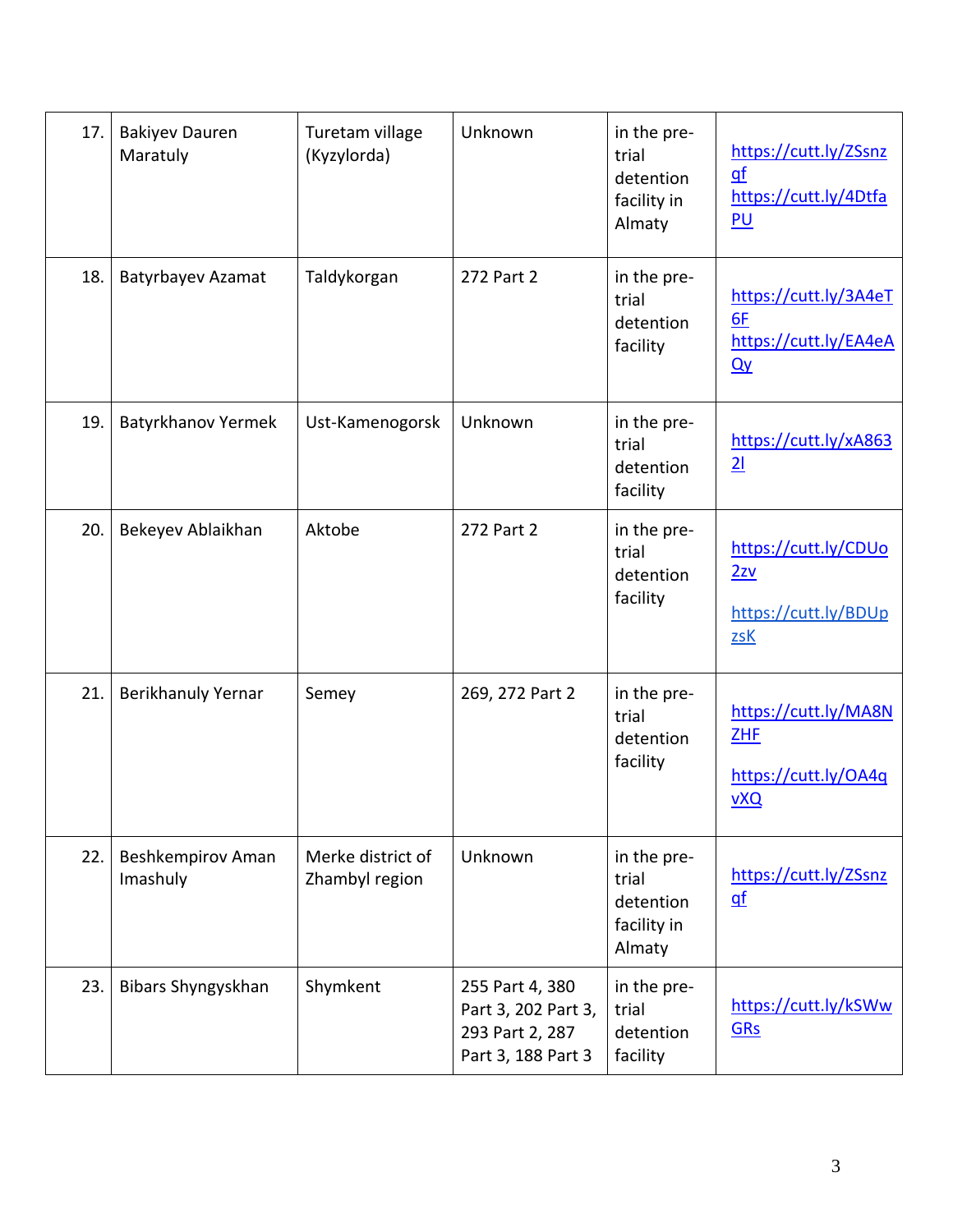| 24. | Berikkhanuly Yernar                | Ust-Kamenogorsk | 272 Part 2 | in the pre-<br>trial<br>detention<br>facility              | https://cutt.ly/dSXx4<br>7A        |
|-----|------------------------------------|-----------------|------------|------------------------------------------------------------|------------------------------------|
| 25. | Bozhen Asylkhan                    | Pavlodar        | 179 Part 2 | in the pre-<br>trial<br>detention<br>facility              | https://cutt.ly/IJFhx<br>mg        |
| 26. | Borlybay Yerbol                    | Ust-Kamenogorsk | 272 Part 1 | in the pre-<br>trial<br>detention<br>facility              | https://cutt.ly/FSOw<br>spt        |
| 27. | <b>Bukpenov Daniyar</b>            | Shymkent        | 272        | in the pre-<br>trial<br>detention<br>facility              | https://cutt.ly/rSP1i4<br>Ī        |
| 28. | Valiyev Darkhan                    | Almaty          | 272 Part 2 | in the pre-<br>trial<br>detention<br>facility              | https://cutt.ly/mA4w<br>Pb6        |
| 29. | Gaushau Onal                       | Almaty          | Unknown    | in the pre-<br>trial<br>detention<br>facility              | https://cutt.ly/rSsQo<br>qT        |
| 30. | Dairabayev Ordabek                 | Kokshetau       | 274 Part 4 | in the pre-<br>trial<br>detention<br>facility              | https://cutt.ly/rSP1i4<br>Ī        |
| 31. | Dauletbek Bagdar                   | Taldykorgan     | 291        | in the pre-<br>trial<br>detention<br>facility              | https://cutt.ly/0SOQ<br><b>LXS</b> |
| 32. | Dauletzhanov Syrym<br>Onerbekovich | Unknown         | Unknown    | in the pre-<br>trial<br>detention<br>facility in<br>Almaty | https://cutt.ly/ZSsnz<br>$q$ f     |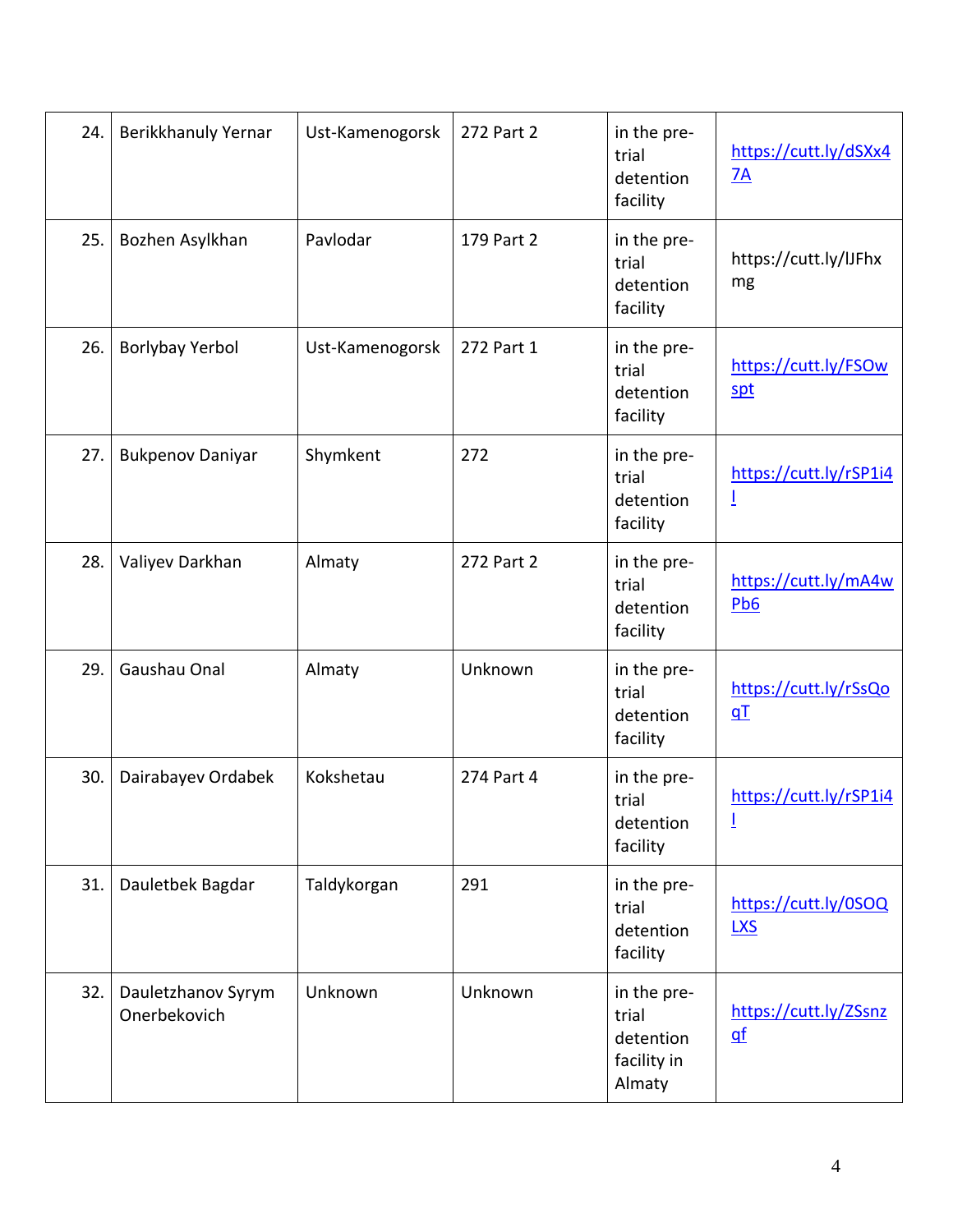| 33. | Zhangaskin Talgat       | Ust-Kamenogorsk | 272 Part 2<br>269              | in the pre-<br>trial<br>detention<br>facility | https://cutt.ly/tA4wZ<br>p4<br>https://cutt.ly/rSP1i4             |
|-----|-------------------------|-----------------|--------------------------------|-----------------------------------------------|-------------------------------------------------------------------|
| 34. | Dosmambetova<br>Lyazzat | Shymkent        | 269 Part 2,<br>paragraphs 1, 6 | in the pre-<br>trial<br>detention<br>facility | https://cutt.ly/aDSV<br><b>RJk</b>                                |
| 35. | Embergenov Yergali      | Shymkent        | 272                            | in the pre-<br>trial<br>detention<br>facility | https://cutt.ly/rSP1i4<br>Ţ                                       |
| 36. | Yemelyanov Vasiliy      | Almaty          | Unknown                        | in the pre-<br>trial<br>detention<br>facility | https://cutt.ly/kSOQs<br>Dq                                       |
| 37. | Yerengaiyp Yerlan       | Pavlodar        | 255 Part 4                     | in the pre-<br>trial<br>detention<br>facility | https://cutt.ly/uSOW<br><b>FYt</b><br>https://cutt.ly/1SIAN<br>9H |
| 38. | Yerzhan Bekzat          | Ust-Kamenogorsk | Unknown                        | in the pre-<br>trial<br>detention<br>facility |                                                                   |
| 39. | Yerzhan Nurshat         | Almaty          | 255, 287                       | in the pre-<br>trial<br>detention<br>facility | https://cutt.ly/YSXb5<br>$\underline{\mathsf{WS}}$                |
| 40. | Yerzhan Nurali          | Almaty          | 255, 287                       | in the pre-<br>trial<br>detention<br>facility | https://cutt.ly/4SXm<br>$TyC$                                     |
| 41. | Yernazarov Temirlan     | Ust-Kamenogorsk | 272 Part 2                     | in the pre-<br>trial                          | https://cutt.ly/FSOm                                              |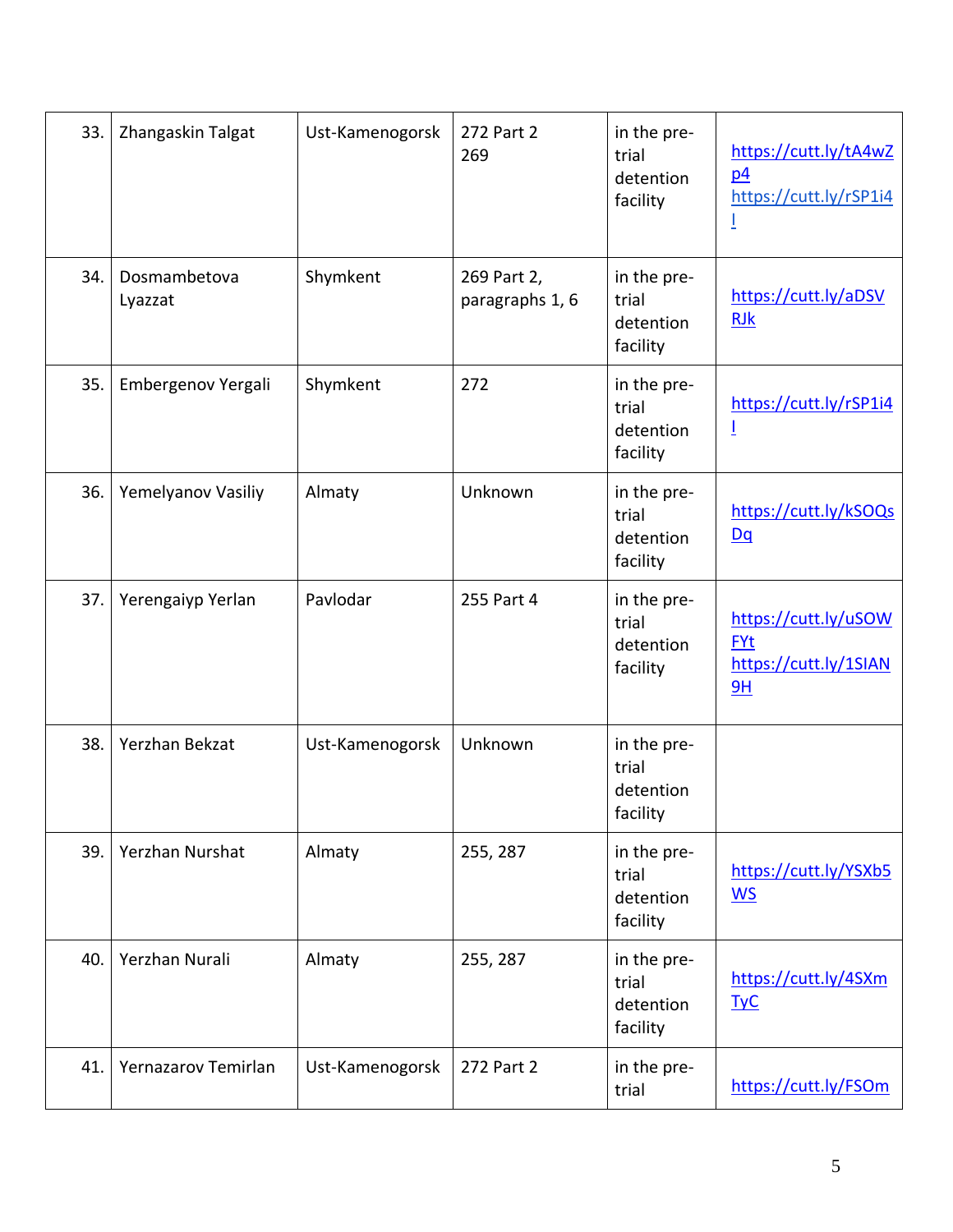|     |                            |                             |               | detention<br>facility                         | E9s                                                |
|-----|----------------------------|-----------------------------|---------------|-----------------------------------------------|----------------------------------------------------|
| 42. | <b>Esbolat Berikbol</b>    | Taldykorgan                 | 291           | in the pre-<br>trial<br>detention<br>facility | https://cutt.ly/0SOQ<br><b>LXS</b>                 |
| 43. | <b>Esengazy Muratbek</b>   | Talgar district<br>(Almaty) | Unknown       | in the pre-<br>trial<br>detention<br>facility | https://cutt.ly/AS8M<br>hKg                        |
| 44. | Esirkesinov Aslan          | Taldykorgan                 | 255, 287, 291 | in the pre-<br>trial<br>detention<br>facility | https://cutt.ly/uSh87<br>Ep                        |
| 45. | Zhandarbekov Akzhol        | Almaty                      | 272 Part 2    | in the pre-<br>trial<br>detention<br>facility | https://cutt.ly/iS4K2I<br>$\underline{\mathsf{q}}$ |
| 46. | Zharakhmetov<br>Zhardarbek | Ust-Kamenogorsk             | Unknown       | in the pre-<br>trial<br>detention<br>facility | https://cutt.ly/dSW4<br>4z2                        |
| 47. | Zhatenov Arshyn            | Ust-Kamenogorsk             | 272 Part 2    | in the pre-<br>trial<br>detention<br>facility | https://cutt.ly/NF7u<br>oDr                        |
| 48. | Zhenisuly Yerganat         | Ust-Kamenogorsk             | Unknown       | in the pre-<br>trial<br>detention<br>facility | https://cutt.ly/tA806<br>$Ns$                      |
| 49. | Zhetkergen Zhaksylyk       | Shymkent                    | Unknown       | in the pre-<br>trial<br>detention<br>facility | https://cutt.ly/5Dyr7<br>$Z_{Z}$                   |
| 50. | Zhetkergen Zhenis          | Shymkent                    | Unknown       | in the pre-<br>trial                          | https://cutt.ly/5Dyr7                              |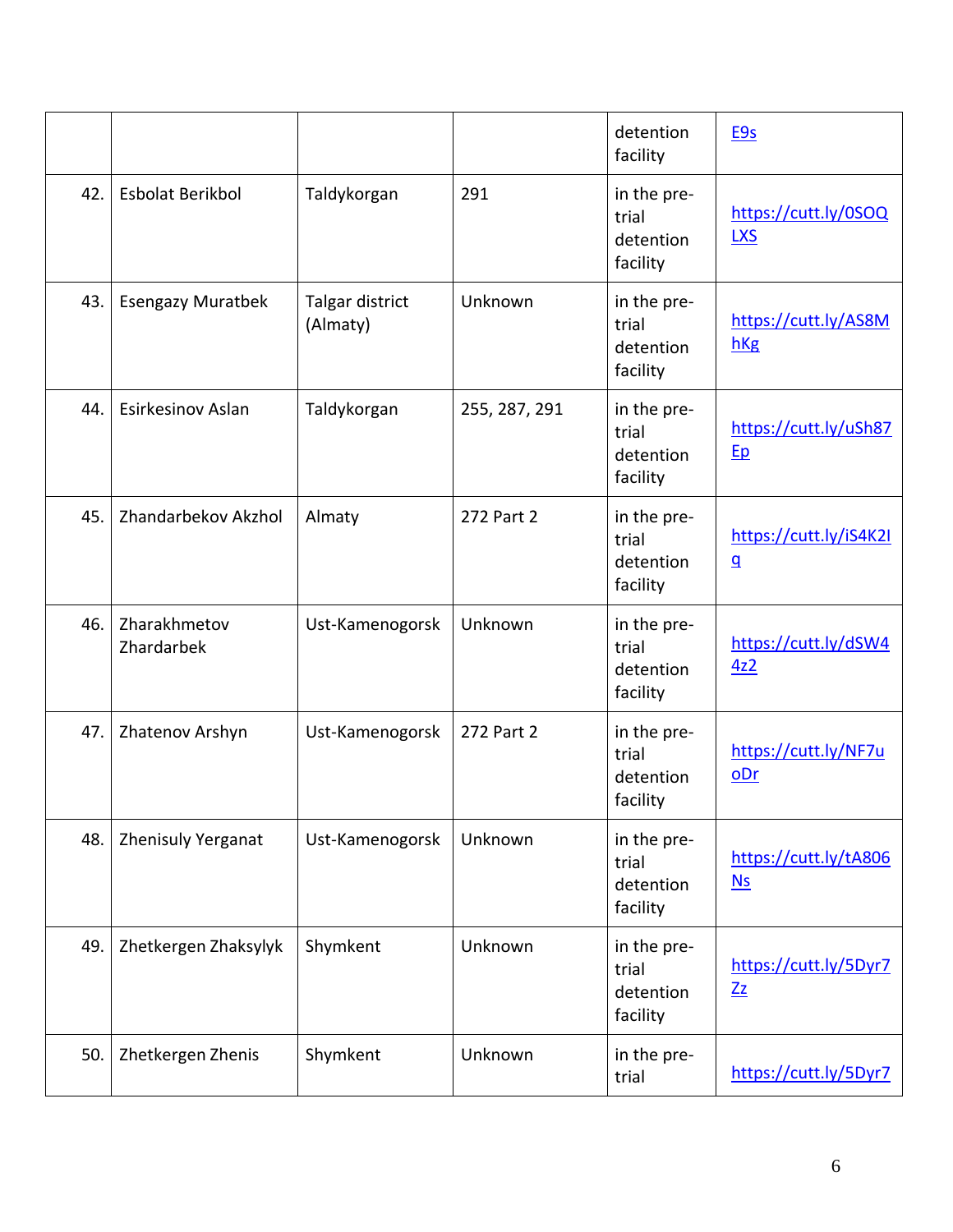|     |                               |                 |                 | detention<br>facility                                      | Zz                                                         |
|-----|-------------------------------|-----------------|-----------------|------------------------------------------------------------|------------------------------------------------------------|
| 51. | <b>Zholatov Aziz</b>          | Semey           | 269, 272 Part 2 | in the pre-<br>trial<br>detention<br>facility              | https://cutt.ly/YSh9v<br>nu<br>https://cutt.ly/9Sh3t<br>zF |
| 52. | Zholdasov Sagat               | Atyrau          | 272             | in the pre-<br>trial<br>detention<br>facility              | https://cutt.ly/GDrAZ<br>0A                                |
| 53. | <b>Zhubakov Rinat</b>         | Ust-Kamenogorsk | 272 Part 2      | in the pre-<br>trial<br>detention<br>facility              | https://cutt.ly/RA4q<br><b>DPb</b>                         |
| 54. | Zhumabek Madi<br>Temirgaliuly | Aktobe          | 269 Part 2      | in the pre-<br>trial<br>detention<br>facility              | https://cutt.ly/NSBO<br><b>SL7</b>                         |
| 55. | Igesenov Rashid               | Unknown         | Unknown         | in the pre-<br>trial<br>detention<br>facility in<br>Almaty | https://cutt.ly/ZSsnz<br>$q$ f                             |
| 56. | Imanbekov Alibek              | Almaty          | 291             | in the pre-<br>trial<br>detention<br>facility              | https://cutt.ly/JJei5iv                                    |
| 57. | Isayev Dastan                 | Almaty          | Unknown         | in the pre-<br>trial<br>detention<br>facility              | https://cutt.ly/cSOn<br><b>wMB</b>                         |
| 58. | Ismagambetov Yerlan           | Semey           | 272 Part 2      | in the pre-<br>trial<br>detention<br>facility              | https://cutt.ly/0JqH4<br>0 <sub>t</sub>                    |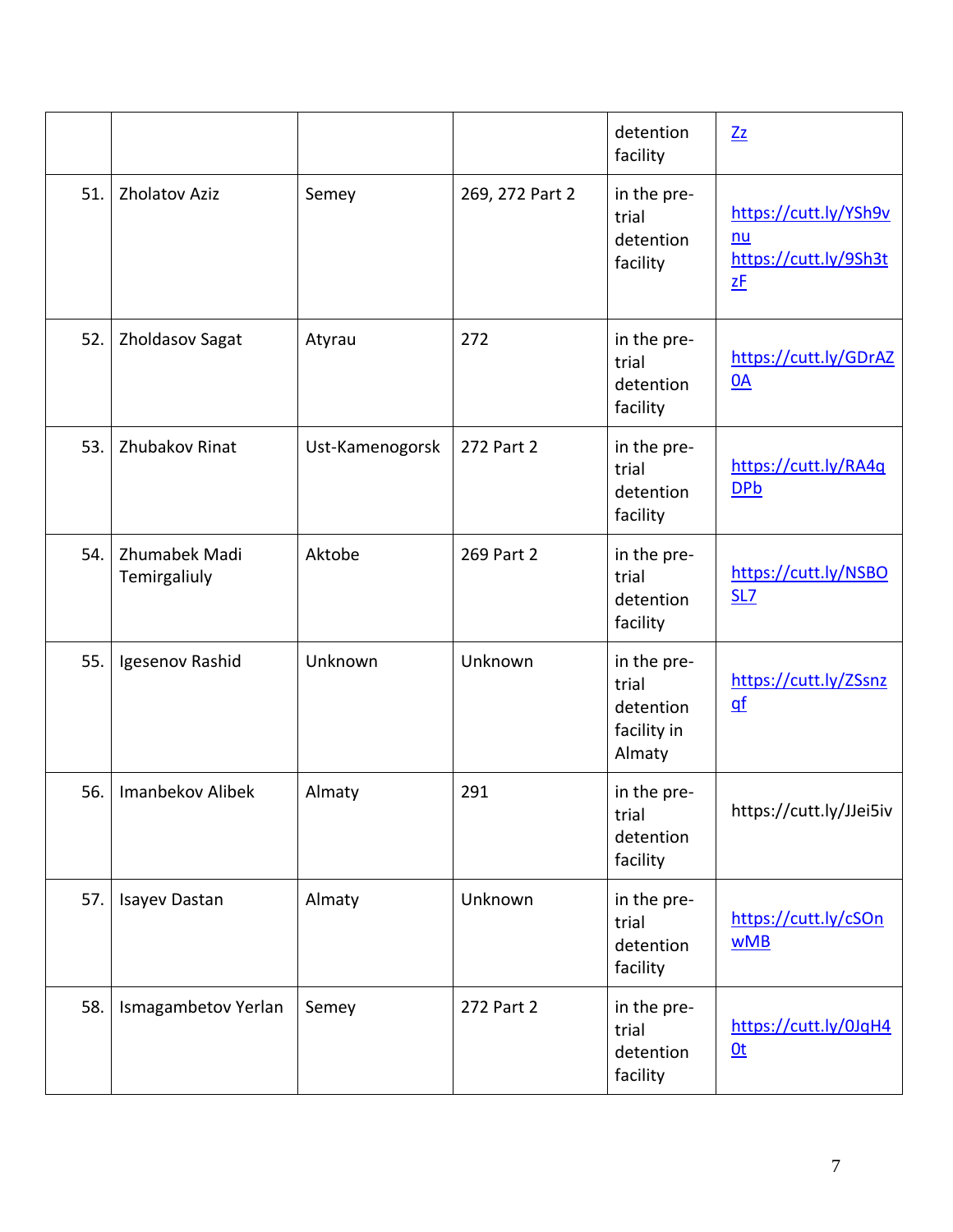| 59. | <b>Irzhanuly Timur</b> | Semey                              | 272 Part 2                                                                      | in the pre-<br>trial<br>detention<br>facility | https://cutt.ly/rSP1i4<br>Ī                                |
|-----|------------------------|------------------------------------|---------------------------------------------------------------------------------|-----------------------------------------------|------------------------------------------------------------|
| 60. | Ishmukhametov Farit    | Vostochny<br>settlement<br>(Semey) | 272 Part 2                                                                      | in the pre-<br>trial<br>detention<br>facility | https://cutt.ly/iSyPyS<br>$\overline{\lambda}$             |
| 61. | Ikhasov Nurmukhan      | Shymkent                           | 255 Part 4, 380<br>Part 3, 202 Part 3,<br>293 Part 2, 287<br>Part 3, 188 Part 3 | in the pre-<br>trial<br>detention<br>facility | https://cutt.ly/kSWw<br><b>GRs</b>                         |
| 62. | Kalibayev Yerik        | Taldykorgan                        | 272 Part 2                                                                      | in the pre-<br>trial<br>detention<br>facility | https://cutt.ly/HSOE<br><b>Vyv</b>                         |
| 63. | Kasymkhan Kuandyk      | Shymkent                           | 191 Part 3                                                                      | in the pre-<br>trial<br>detention<br>facility | https://cutt.ly/kSWw<br><b>GRs</b>                         |
| 64. | Katpushev Aidyn        | Semey                              | 272 Part 2<br>269                                                               | in the pre-<br>trial<br>detention<br>facility | https://cutt.ly/rSP1i4<br>I<br>https://cutt.ly/WS83<br>axy |
| 65. | Kashen Kainar          | Semey                              | 269, 272 Part 2                                                                 | in the pre-<br>trial<br>detention<br>facility | https://cutt.ly/cSsmE<br>$\overline{ap}$                   |
| 66. | Kenzhebay Duman        | Atyrau                             | 272 Part 2, 380<br>paragraphs 1, 4<br>Part 3                                    | in the pre-<br>trial<br>detention<br>facility | https://cutt.ly/KSOkT<br>$\frac{dx}{x}$                    |
| 67. | Kozhayev Azamat        | Almaty                             | 272 Part 2, 126<br>Part 3                                                       | in the pre-<br>trial                          | https://cutt.ly/iJX6pt                                     |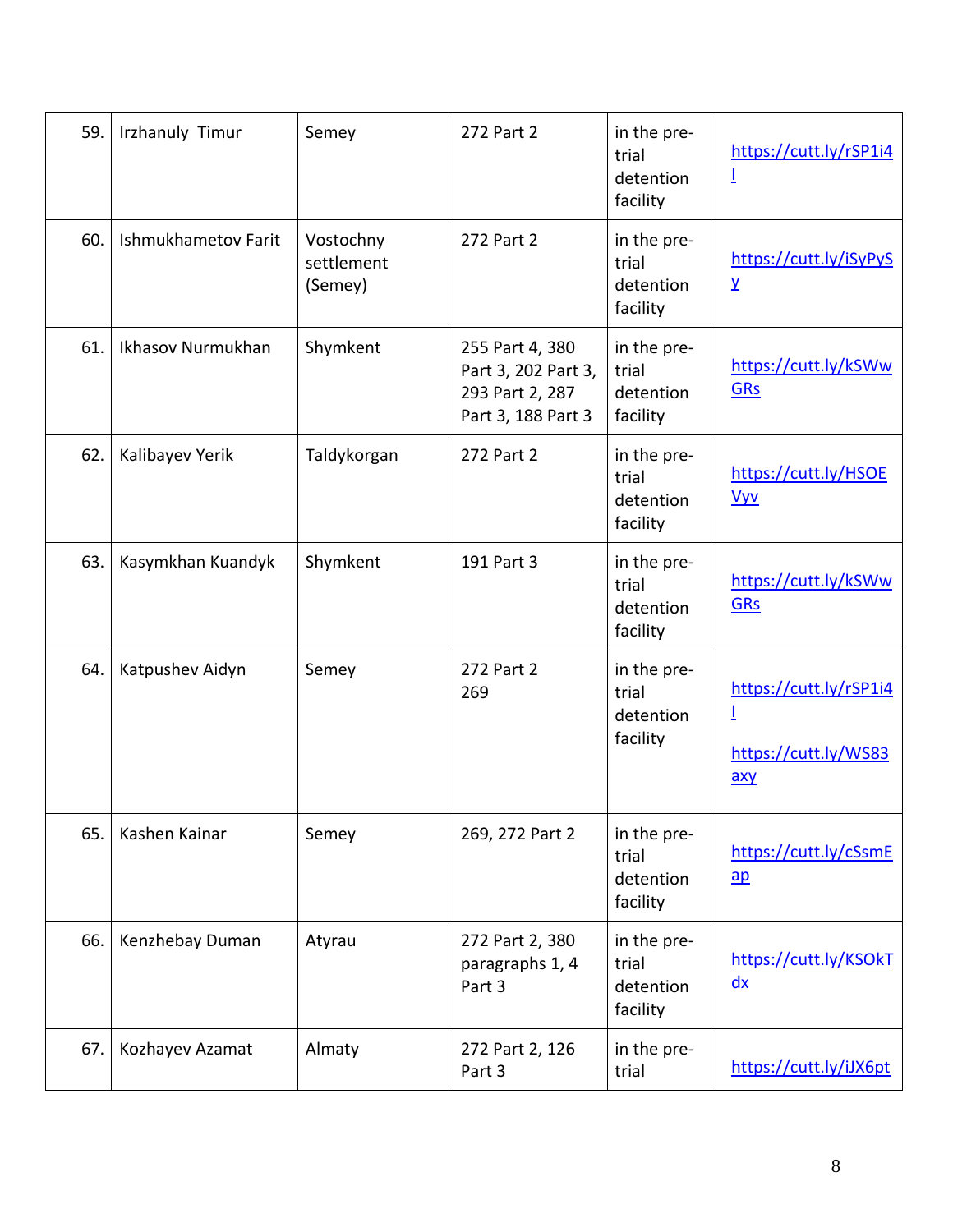|     |                          |                                          |                                                                                                          | detention<br>facility                         | $\underline{m}$                         |
|-----|--------------------------|------------------------------------------|----------------------------------------------------------------------------------------------------------|-----------------------------------------------|-----------------------------------------|
| 68. | Kosbayev Yerkhat         | Aktobe                                   | 269 Part 2                                                                                               | in the pre-<br>trial<br>detention<br>facility | https://cutt.ly/xSBtg<br>V <sub>V</sub> |
| 69. | Kudaibergenov<br>Kazybek | Kyzylorda                                | 272 Part 2<br>255 Part 4<br>380 Part 3<br>paragraphs 4 and<br>8<br>380-1 Part 2<br>paragraphs 1 and<br>6 | in the pre-<br>trial<br>detention<br>facility | https://cutt.ly/vJzWg<br><b>WO</b>      |
| 70. | Kumekov Abilhair         | <b>Taraz</b>                             | 269 Part 2                                                                                               | in the pre-<br>trial<br>detention<br>facility | https://cutt.ly/CA4eh<br>pa             |
| 71. | Kuttybayev Arlan         | Taldykorgan                              | Unknown                                                                                                  | in the pre-<br>trial<br>detention<br>facility | https://cutt.ly/WA5y<br>nCq             |
| 72. | Kuttybayev Ulan          | Taldykorgan                              | Unknown                                                                                                  | in the pre-<br>trial<br>detention<br>facility | https://cutt.ly/WA5y<br>nCq             |
| 73. | Mamay Zhanbolat          | Almaty                                   | 378<br>274<br>272                                                                                        | in the pre-<br>trial<br>detention<br>facility | https://clck.ru/gegws                   |
| 74. | Mamyrov Rysbek           | Sary-Ozek                                | Unknown                                                                                                  | in the pre-<br>trial<br>detention<br>facility | https://cutt.ly/ZSsnz<br>$q$ f          |
| 75. | <b>Maratov Zhanibek</b>  | Dayyr village East-<br>Kazakhstan region | 293, 272 Part 2                                                                                          | in the pre-<br>trial                          | https://cutt.ly/tA86Z                   |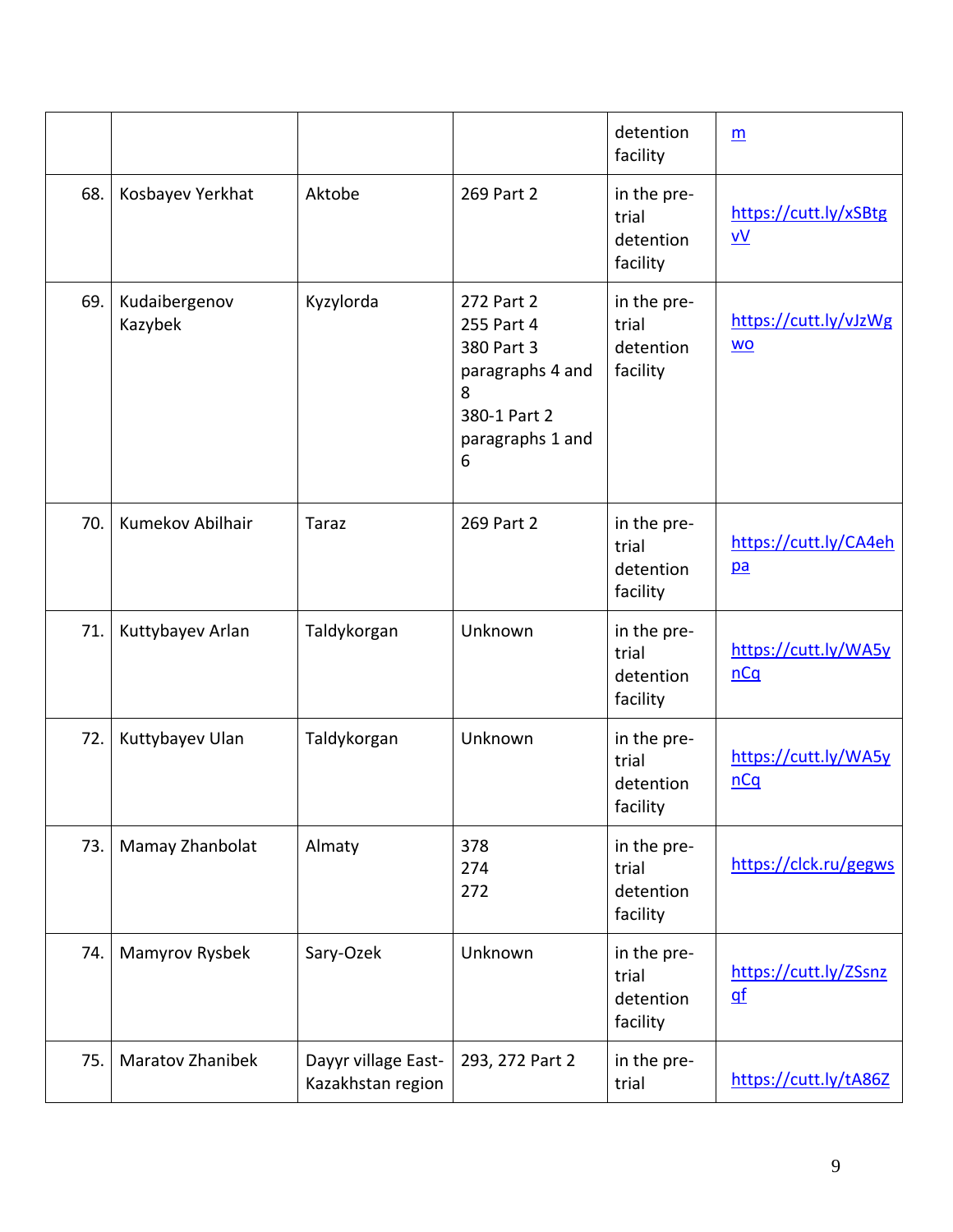|     |                                       |                                       |                                                                                 | detention<br>facility                                                                        | D <sub>4</sub>                     |
|-----|---------------------------------------|---------------------------------------|---------------------------------------------------------------------------------|----------------------------------------------------------------------------------------------|------------------------------------|
| 76. | Rolan Maratov                         | Taldykorgan                           | 291                                                                             | in the pre-<br>trial<br>detention<br>facility                                                | https://cutt.ly/0SOQ<br><b>LXS</b> |
| 77. | <b>Maratov Ulan</b>                   | Taldykorgan                           | Unknown                                                                         | in the pre-<br>trial<br>detention<br>facility                                                | https://cutt.ly/mSsv0<br><u>Y9</u> |
| 78. | <b>Mauesh Saulet</b>                  | Shymkent                              | 255 Part 4, 380<br>Part 3, 202 Part 3,<br>293 Part 2, 287<br>Part 3, 188 Part 3 | in the pre-<br>trial<br>detention<br>facility                                                | https://cutt.ly/kSWw<br>GRs        |
| 79. | Mukhametzhanov<br>Aidos               | Semey                                 | Unknown                                                                         | in the pre-<br>trial<br>detention<br>facility                                                |                                    |
| 80. | Myrza Galym                           | Shymkent                              | 191 Part 3                                                                      | in the pre-<br>trial<br>detention<br>facility                                                | https://cutt.ly/kSWw<br><b>GRs</b> |
| 81. | Myrzayev Bakdaulet                    | Shymkent                              | 255 Part 4, 380<br>Part 3, 202 Part 3,<br>293 Part 2, 287<br>Part 3, 188 Part 3 | in the pre-<br>trial<br>detention<br>facility                                                | https://cutt.ly/kSWw<br><b>GRs</b> |
| 82. | Narymbetov Yerganat<br>Meyrambekovich | Shiyeli district,<br>Kyzylorda region | 287 Part 4                                                                      | in the pre-<br>trial<br>detention<br>facility of<br>the<br>National<br>Security<br>Committee | https://cutt.ly/GA8B<br>$d$ pm     |
| 83. | Nurakhmetov Serik                     | Ust-Kamenogorsk                       | 272 Part 2                                                                      | in the pre-<br>trial                                                                         | https://cutt.ly/MA8<br>Mn2x        |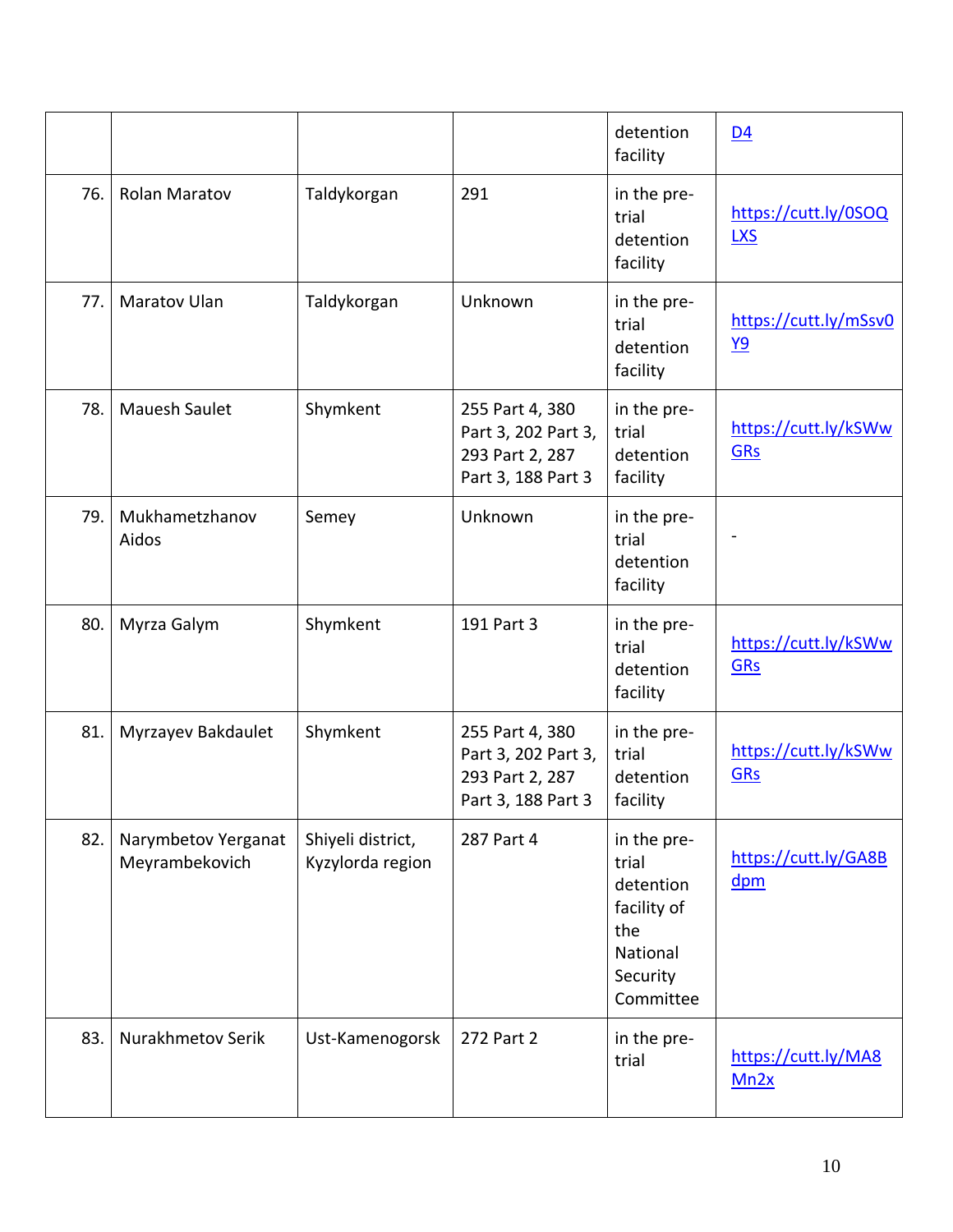|     |                        |          |                                                         | detention<br>facility                         |                             |
|-----|------------------------|----------|---------------------------------------------------------|-----------------------------------------------|-----------------------------|
| 84. | Nurganov Amirkhan      | Shymkent | Unknown                                                 | in the pre-<br>trial<br>detention<br>facility | https://cutt.ly/oSsW<br>ZNC |
| 85. | Nurzhanov Aidyn        | Shymkent | Unknown                                                 | in the pre-<br>trial<br>detention<br>facility | https://cutt.ly/oSsW<br>ZNC |
| 86. | Nurkenov Tolegen       | Semey    | 272                                                     | in the pre-<br>trial<br>detention<br>facility | https://cutt.ly/rSP1i4<br>Ī |
| 87. | Nurmagambetov Dias     | Kostanay | 274 Part 4<br>paragraph 2                               | in the pre-<br>trial<br>detention<br>facility | https://cutt.ly/PH8r5<br>EZ |
| 88. | Nurpeisov Kalas        | Almaty   | 272 Part 2                                              | in the pre-<br>trial<br>detention<br>facility | https://clck.ru/ejURt       |
| 89. | <b>Omarov Aslanbek</b> | Aktobe   | 272 Part 1                                              | in the pre-<br>trial<br>detention<br>facility | https://cutt.ly/nSOgl<br>bD |
| 90. | <b>Oralbay Adilet</b>  | Shymkent | 255 Part 4, 202<br>Part 3, 287 Part 3,<br>4, 188 Part 3 | in the pre-<br>trial<br>detention<br>facility | https://cutt.ly/kSWw<br>GRs |
| 91. | <b>Ospanov Aidos</b>   | Semey    | 272                                                     | in the pre-<br>trial<br>detention<br>facility | https://cutt.ly/fA8BN<br>qK |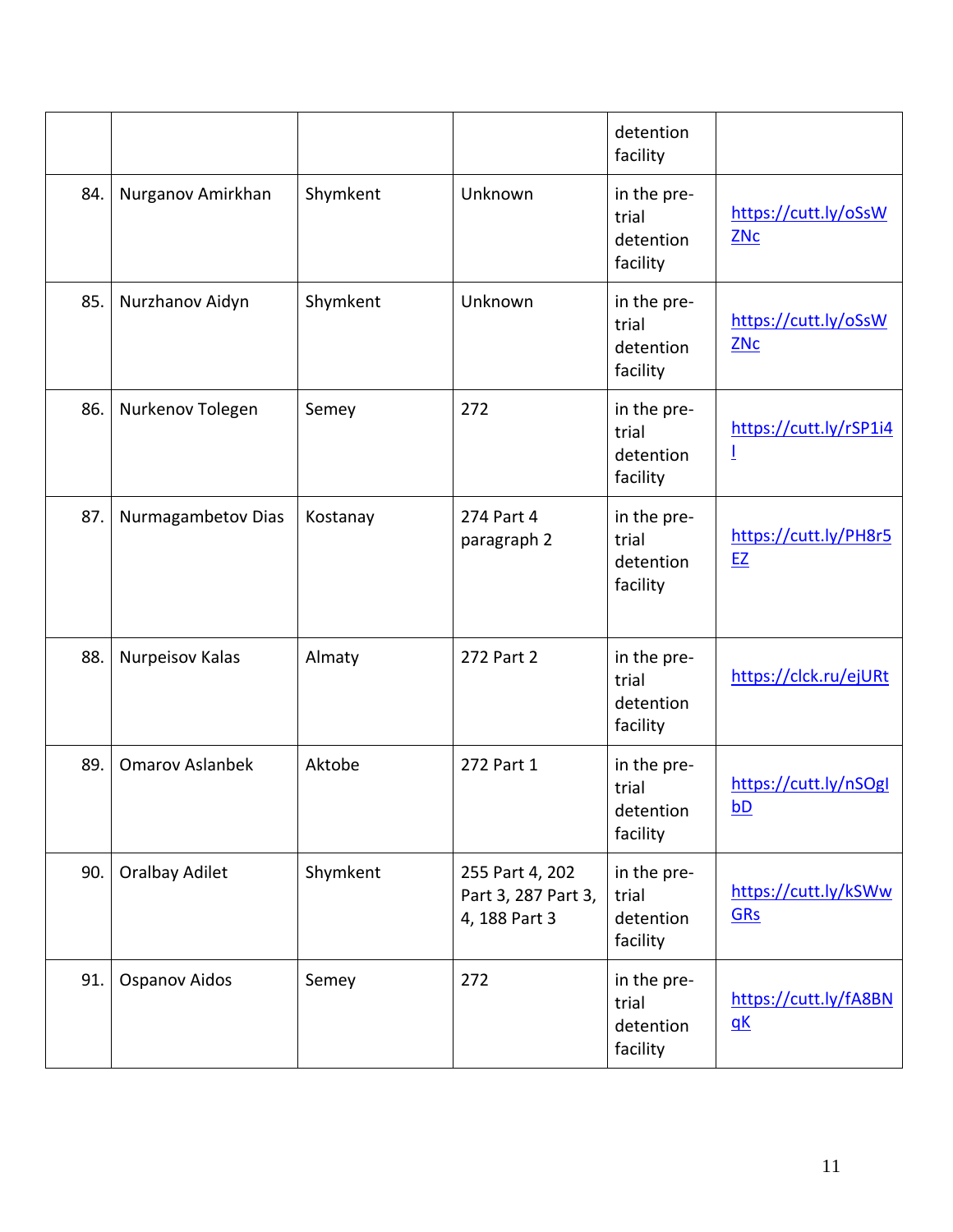| 92. | Radchenko Timur<br>Vladimirovich    | Almaty      | Unknown                                                                         | in the pre-<br>trial<br>detention<br>facility | https://cutt.ly/kSOQs<br>Dq                                |
|-----|-------------------------------------|-------------|---------------------------------------------------------------------------------|-----------------------------------------------|------------------------------------------------------------|
| 93. | Raimov Yerbol                       | Kyzylorda   | 272 Part 2                                                                      | in the pre-<br>trial<br>detention<br>facility | https://cutt.ly/DA4e<br>Na8                                |
| 94. | Ramazan Yernazar                    | Kostanay    | 272 Part 2<br>380 Part 3<br>24 Part 3                                           | in the pre-<br>trial<br>detention<br>facility | https://cutt.ly/5JFhIZ<br>İ                                |
| 95. | Ramazanuly Erdaulet                 | Taldykorgan | Unknown                                                                         | in the pre-<br>trial<br>detention<br>facility | https://cutt.ly/8SOn<br>KY4                                |
| 96. | Rysbek Azil                         | Taldykorgan | 272                                                                             | in the pre-<br>trial<br>detention<br>facility | https://cutt.ly/eA4rF<br>h2                                |
| 97. | Rysbayev Salavat<br>Rakhymgalievich | Almaty      | Unknown                                                                         | in the pre-<br>trial<br>detention<br>facility | https://cutt.ly/ZSsnz<br>$q$ f                             |
| 98. | Rakhymbek Yermurat                  | Taldykorgan | Unknown                                                                         | in the pre-<br>trial<br>detention<br>facility | https://cutt.ly/8SOn<br><u>KY4</u>                         |
| 99. | Sadikov Almaz                       | Shymkent    | 255 Part 4, 380<br>Part 3, 202 Part 3,<br>293 Part 2, 287<br>Part 3, 188 Part 3 | in the pre-<br>trial<br>detention<br>facility | https://cutt.ly/kSWw<br><b>GRs</b>                         |
|     | 100 Sazbekov Moldabay               | Shymkent    | 255, 293, 380                                                                   | in the pre-<br>trial<br>detention<br>facility | https://cutt.ly/dSOO<br>5Bv<br>https://cutt.ly/rSP1i4<br>Ī |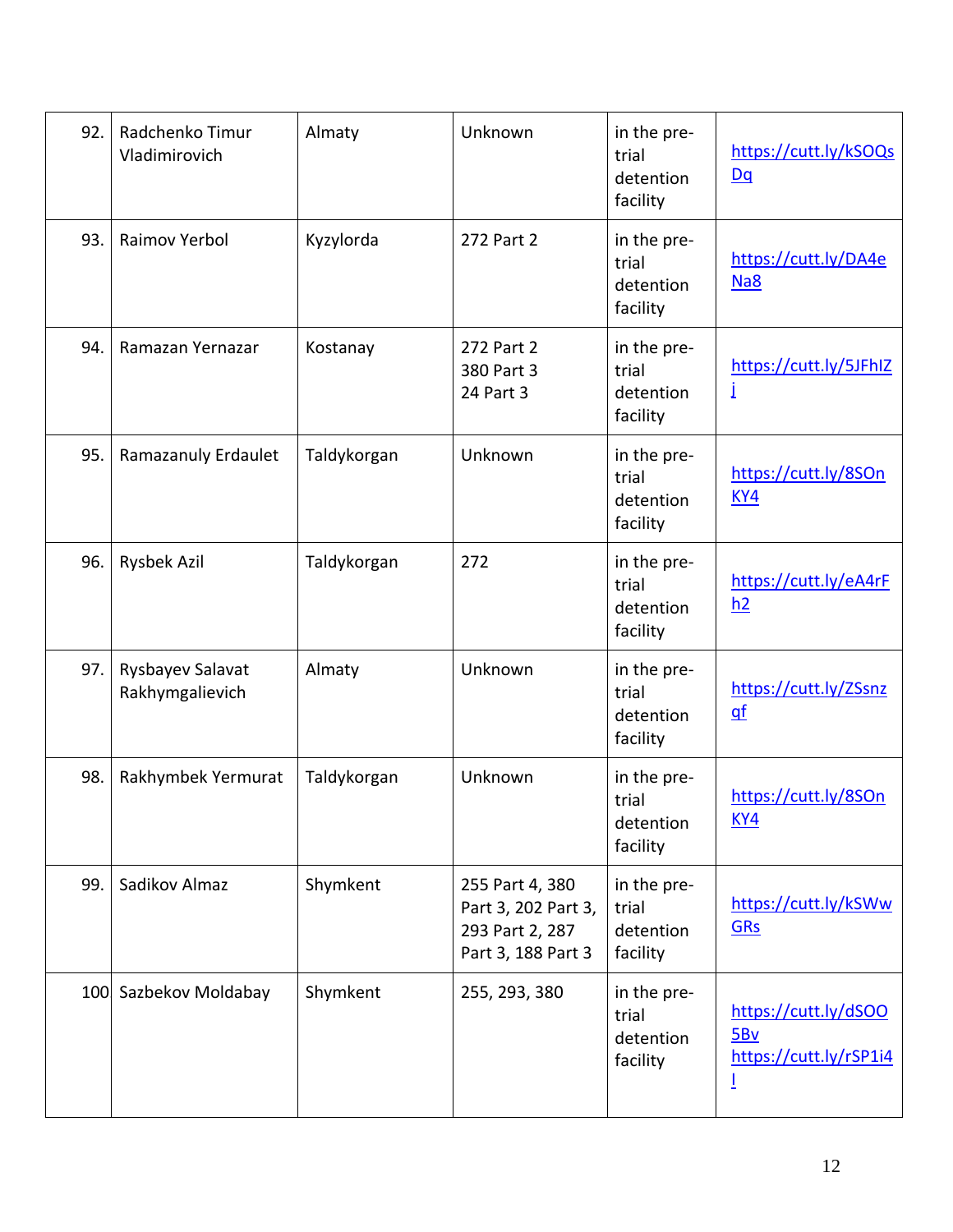| 101 | Sadykov Daniyar                      | Shymkent          | 255 Part 4, 380<br>Part 3, 202 Part 3,<br>293 Part 2, 287<br>Part 3, 188 Part 3 | in the pre-<br>trial<br>detention<br>facility | https://cutt.ly/kSWw<br><b>GRs</b>      |
|-----|--------------------------------------|-------------------|---------------------------------------------------------------------------------|-----------------------------------------------|-----------------------------------------|
| 102 | Salkhanov Sarkyt<br>Medelkhanovich   | Taldykorgan, Aksu | 272                                                                             | in the pre-<br>trial<br>detention<br>facility | https://cutt.ly/BDrDg<br>91             |
| 103 | Saparbay Dauren                      | Shymkent          | 255 Part 4, 380<br>Part 3, 202 Part 3,<br>293 Part 2, 287<br>Part 3, 188 Part 3 | in the pre-<br>trial<br>detention<br>facility | https://cutt.ly/kSWw<br><b>GRs</b>      |
|     | 104 Sarsenbekov Dias                 | Shymkent          | 191 Part 3                                                                      | in the pre-<br>trial<br>detention<br>facility | https://cutt.ly/kSWw<br><b>GRs</b>      |
|     | 105 Sarymov Kuandyk                  | Taldykorgan       | 272 Parts 2 and 3                                                               | in the pre-<br>trial<br>detention<br>facility | https://cutt.ly/gSuyh<br>$\frac{7y}{2}$ |
| 106 | Sembayev Nurzhan                     | Semey             | 272 Part 2                                                                      | in the pre-<br>trial<br>detention<br>facility | https://cutt.ly/BA4qf<br>mm             |
| 107 | Serikuly Dauren                      | Ust-Kamenogorsk   | Unknown                                                                         | in the pre-<br>trial<br>detention<br>facility | https://cutt.ly/eSsQ5<br>P <sub>C</sub> |
|     | 108 Smagulov Nurbolat                | Almaty            | 255, 287                                                                        | in the pre-<br>trial<br>detention<br>facility | https://cutt.ly/mSXT<br><b>MjO</b>      |
|     | 109 Smorchkov Anton<br>Anatoliyevich | Almaty            | Unknown                                                                         | in the pre-<br>trial<br>detention<br>facility | https://cutt.ly/3DBZF<br>HZ             |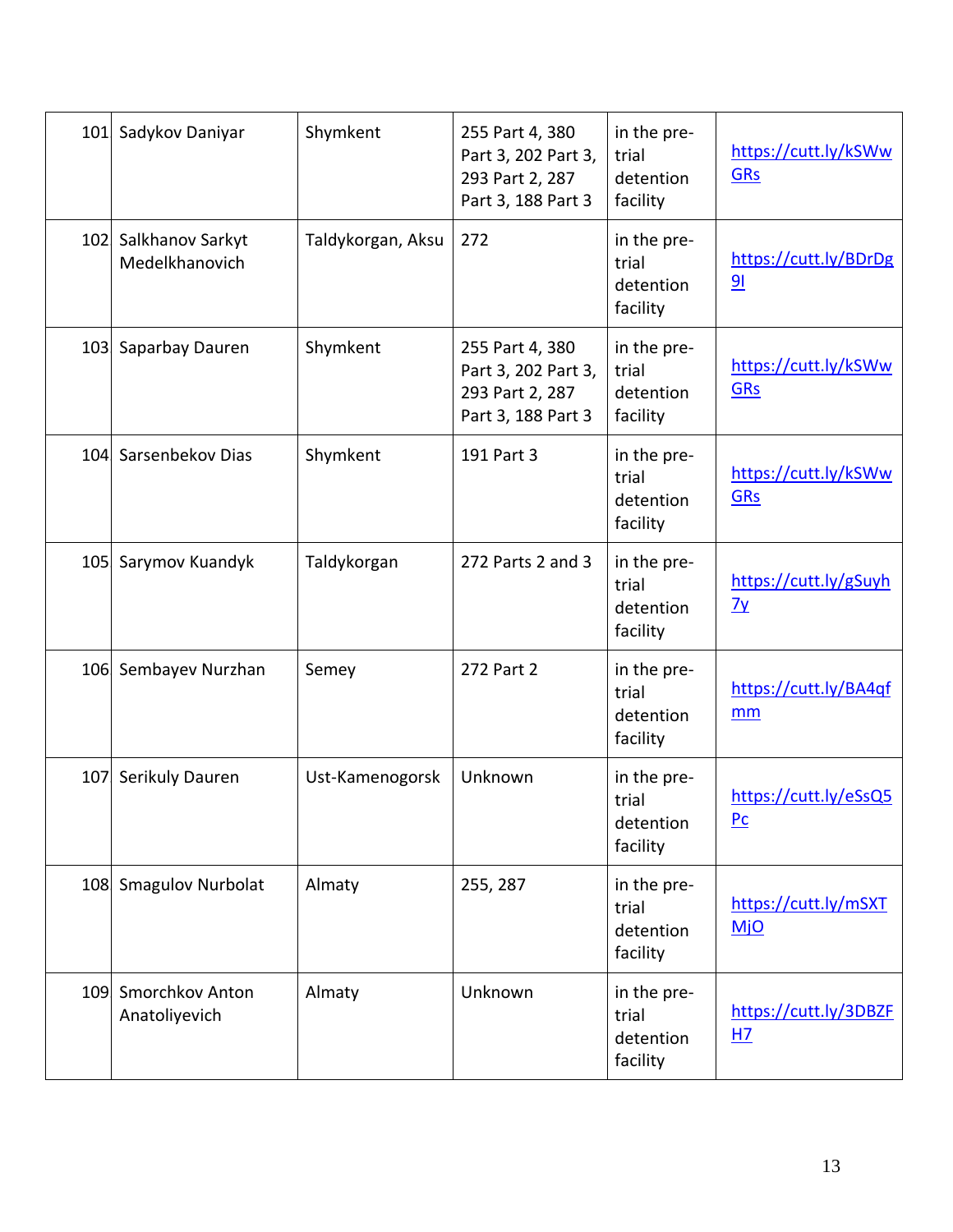| 110 | Suleimanov<br>Abdurashyd                | Almaty          | Unknown                        | in the pre-<br>trial<br>detention<br>facility | https://cutt.ly/OSsz1<br><b>AM</b>                 |
|-----|-----------------------------------------|-----------------|--------------------------------|-----------------------------------------------|----------------------------------------------------|
| 111 | Sultanbekov<br>Kenzhebek                | Semey           | 269 Part 3, 272<br>Part 2      | in the pre-<br>trial<br>detention<br>facility | https://cutt.ly/gA4w<br>blt                        |
| 112 | Sultanbekov Kairat                      | Shymkent        | 269 Part 2,<br>paragraphs 1, 6 | in the pre-<br>trial<br>detention<br>facility | https://cutt.ly/aDSV<br><b>RJk</b>                 |
|     | 113 Sultanov Nursultan                  | Ust-Kamenogorsk | Unknown                        | in the pre-<br>trial<br>detention<br>facility | https://cutt.ly/oSOY<br>Dc4                        |
|     | 114 Talgatbekov Azat<br><b>Bolatuly</b> | Unknown         | Unknown                        | in the pre-<br>trial<br>detention<br>facility | https://cutt.ly/ZSsnz<br>$q$ f                     |
|     | 115 Talipov Saken                       | Almaty          | 272 Part 2, 380                | in the pre-<br>trial<br>detention<br>facility | https://cutt.ly/GSOA<br>evv                        |
|     | 116 Togzhal Kenshilik                   | Ust-Kamenogorsk | 272 Part 2                     | in the pre-<br>trial<br>detention<br>facility | https://cutt.ly/GSBv0<br>$\underline{\mathsf{sd}}$ |
|     | 117 Tokanov Arman                       | Almaty          | 272                            | in the pre-<br>trial<br>detention<br>facility | https://cutt.ly/NS8u<br>OTL                        |
|     | 118 Tokenov Yersultan                   | Ust-Kamenogorsk | Unknown                        | in the pre-<br>trial<br>detention<br>facility |                                                    |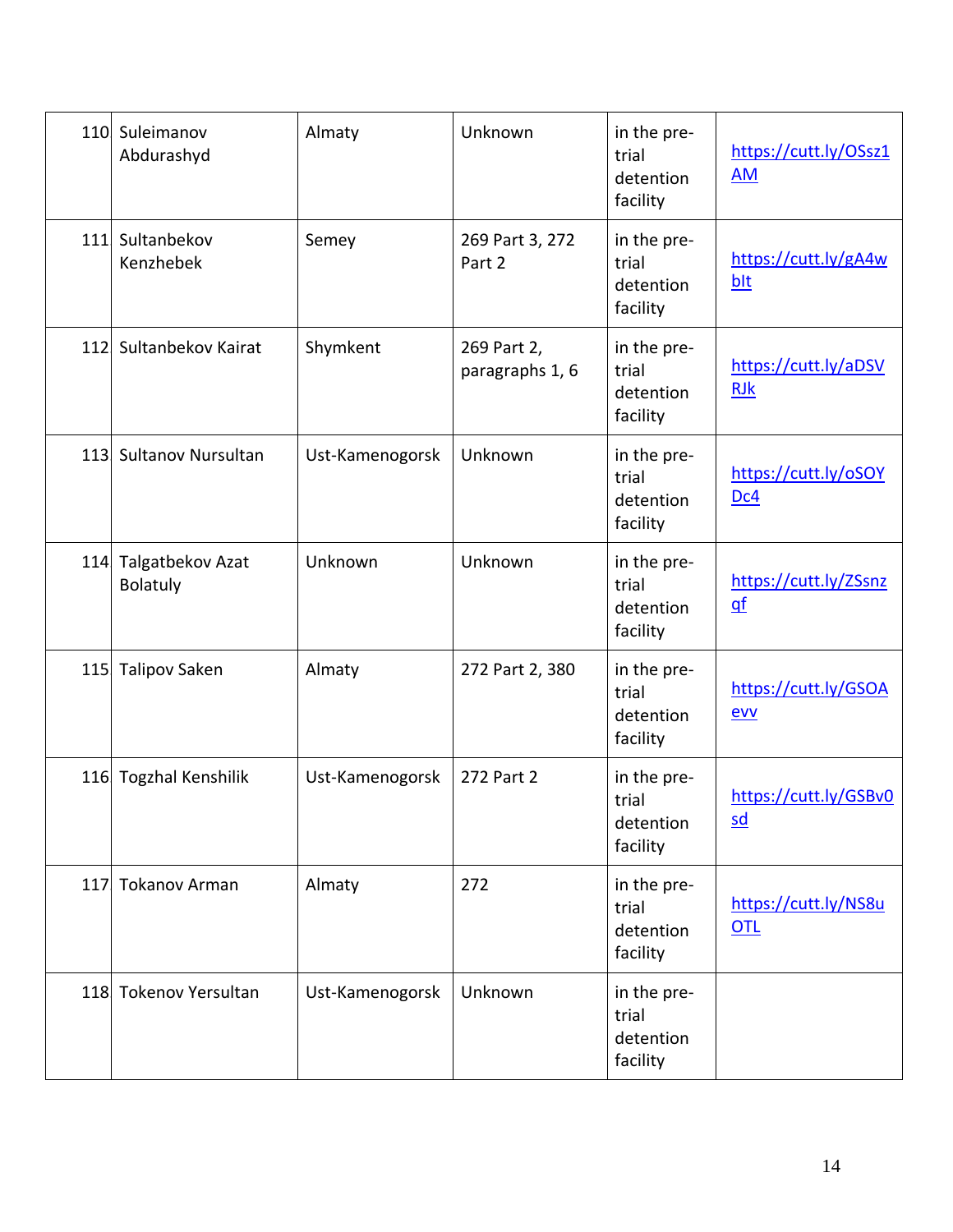| 119 | <b>Toktarov Daulet</b>            | Ust-Kamenogorsk                                                | 272 Part 2, 269<br>Part 3                                                       | in the pre-<br>trial<br>detention<br>facility              | https://cutt.ly/3Ssba5<br>$\underline{\mathsf{G}}$ |
|-----|-----------------------------------|----------------------------------------------------------------|---------------------------------------------------------------------------------|------------------------------------------------------------|----------------------------------------------------|
|     | 120 Tolegenov Aidos               | Tasboget village<br>(Kyzylorda)                                | 272 Part 2                                                                      | in the pre-<br>trial<br>detention<br>facility              | https://cutt.ly/1Suwz<br><b>Fg</b>                 |
| 121 | Tolepbergenov Bolat               | Shymkent                                                       | Unknown                                                                         | in the pre-<br>trial<br>detention<br>facility              | https://cutt.ly/CJqSK<br>$\underline{x}$ G         |
|     | 122 Torekhan Akhat                | Shymkent                                                       | 255 Part 4, 380<br>Part 3, 202 Part 3,<br>293 Part 2, 287<br>Part 3, 188 Part 3 | in the pre-<br>trial<br>detention<br>facility              | https://cutt.ly/kSWw<br><b>GRs</b>                 |
| 123 | Tranbayev Nursultan<br>Nurzhanuly | Shymkent                                                       | 272 Part 2                                                                      | in the pre-<br>trial<br>detention<br>facility in<br>Almaty | https://cutt.ly/ZSsnz<br>$q$ f                     |
| 124 | <b>Tugelbayev Mukhit</b>          | Semey                                                          | 200 Part 2, 255<br>Part 4, 272 Part 2,<br>380 Part 3                            | in the pre-<br>trial<br>detention<br>facility              | https://cutt.ly/6SW1<br><b>CZS</b>                 |
|     | 125 Turakhmetov Yelnur            | Taldykorgan                                                    | 255, 287                                                                        | in the pre-<br>trial<br>detention<br>facility              | https://cutt.ly/0SOQ<br><b>LXS</b>                 |
|     | 126 Turdaliyev<br>Dinmukhammed    | Shymkent                                                       | 255 Part 4, 380<br>Part 3, 202 Part 3,<br>293 Part 2, 287<br>Part 3, 188 Part 3 | in the pre-<br>trial<br>detention<br>facility              | https://cutt.ly/kSWw<br>GRs                        |
|     | 127 Tursunbekov Ratmir            | Novaya<br><b>Bukhtarma</b><br>settlement (Ust-<br>Kamenogorsk) | Unknown                                                                         | in the pre-<br>trial<br>detention<br>facility              | https://cutt.ly/ISBBB<br><b>wW</b>                 |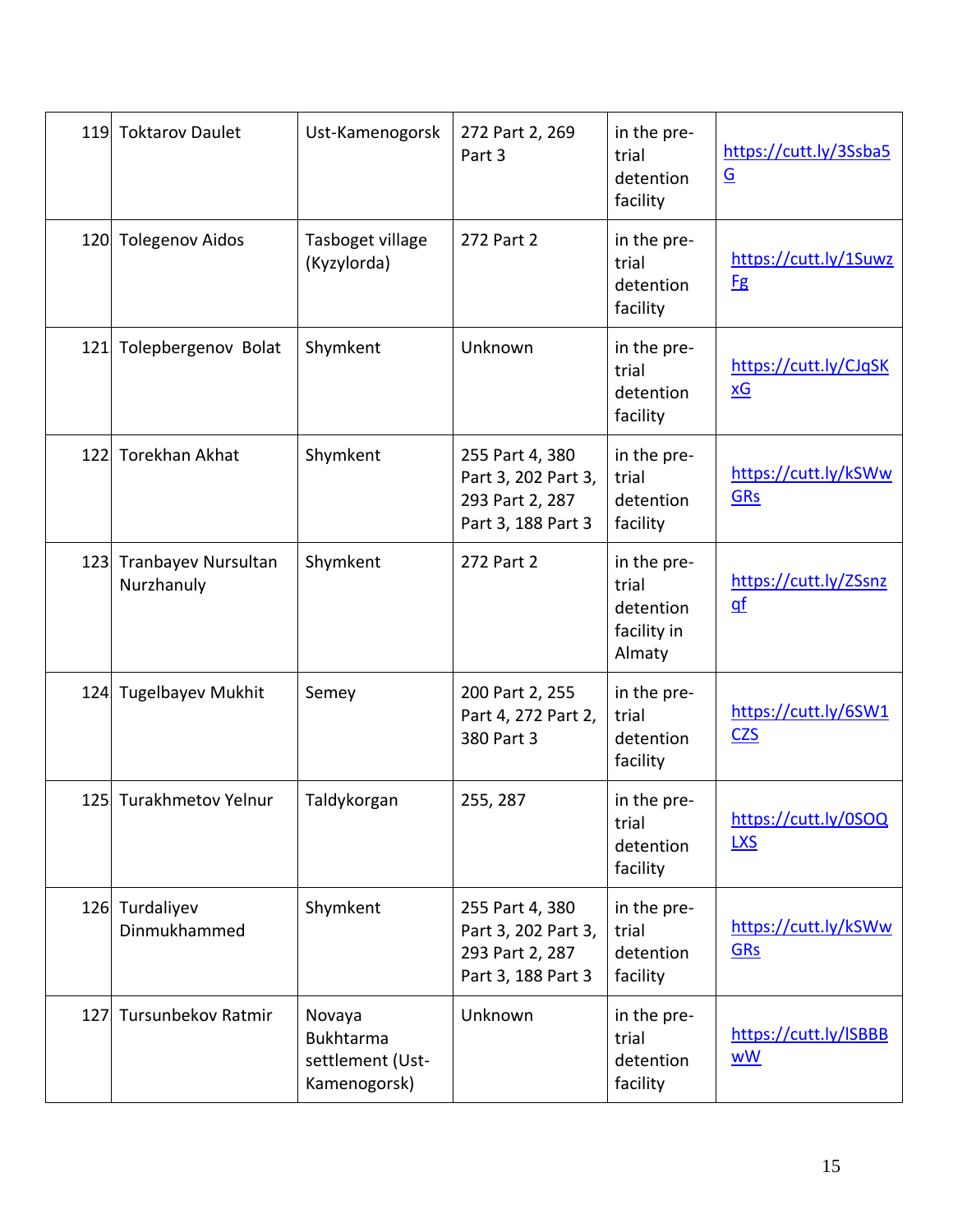|     | 128 Yrysbek Mereke                         | Taldykorgan                       | 255, 291                                                                        | in the pre-<br>trial<br>detention<br>facility                                                | https://cutt.ly/0SOQ<br><b>LXS</b>                                       |
|-----|--------------------------------------------|-----------------------------------|---------------------------------------------------------------------------------|----------------------------------------------------------------------------------------------|--------------------------------------------------------------------------|
| 129 | Shakhkuzov Nuraly<br>Ykylasovich           | Aktobe                            | 269 Part 2                                                                      | in the pre-<br>trial<br>detention<br>facility                                                | https://cutt.ly/dSBqo<br><u>Fe</u><br>https://cutt.ly/oFMJ<br><b>HSj</b> |
|     | 130 Shalkharov<br>Meirambek                | Shymkent                          | 255 Part 4, 380<br>Part 3, 202 Part 3,<br>293 Part 2, 287<br>Part 3, 188 Part 3 | in the pre-<br>trial<br>detention<br>facility                                                | https://cutt.ly/kSWw<br><b>GRs</b>                                       |
| 131 | Sharikenov<br>Nagashybai                   | Aksendr<br>settlement<br>(Almaty) | Articles related to<br>terrorism                                                | in the pre-<br>trial<br>detention<br>facility of<br>the<br>National<br>Security<br>Committee | https://cutt.ly/ADthB<br>EO                                              |
|     | 132 Yatlo Denis Olegovich                  | Almaty                            | Unknown                                                                         | in the pre-<br>trial<br>detention<br>facility                                                | https://cutt.ly/3DBZF<br>H <sub>7</sub>                                  |
|     | 133 Zhiger (surname is<br>being clarified) | Semey                             | 272 Part 2                                                                      | in the pre-<br>trial<br>detention<br>facility                                                | https://cutt.ly/ZSOfNi<br>$\underline{\mathsf{K}}$                       |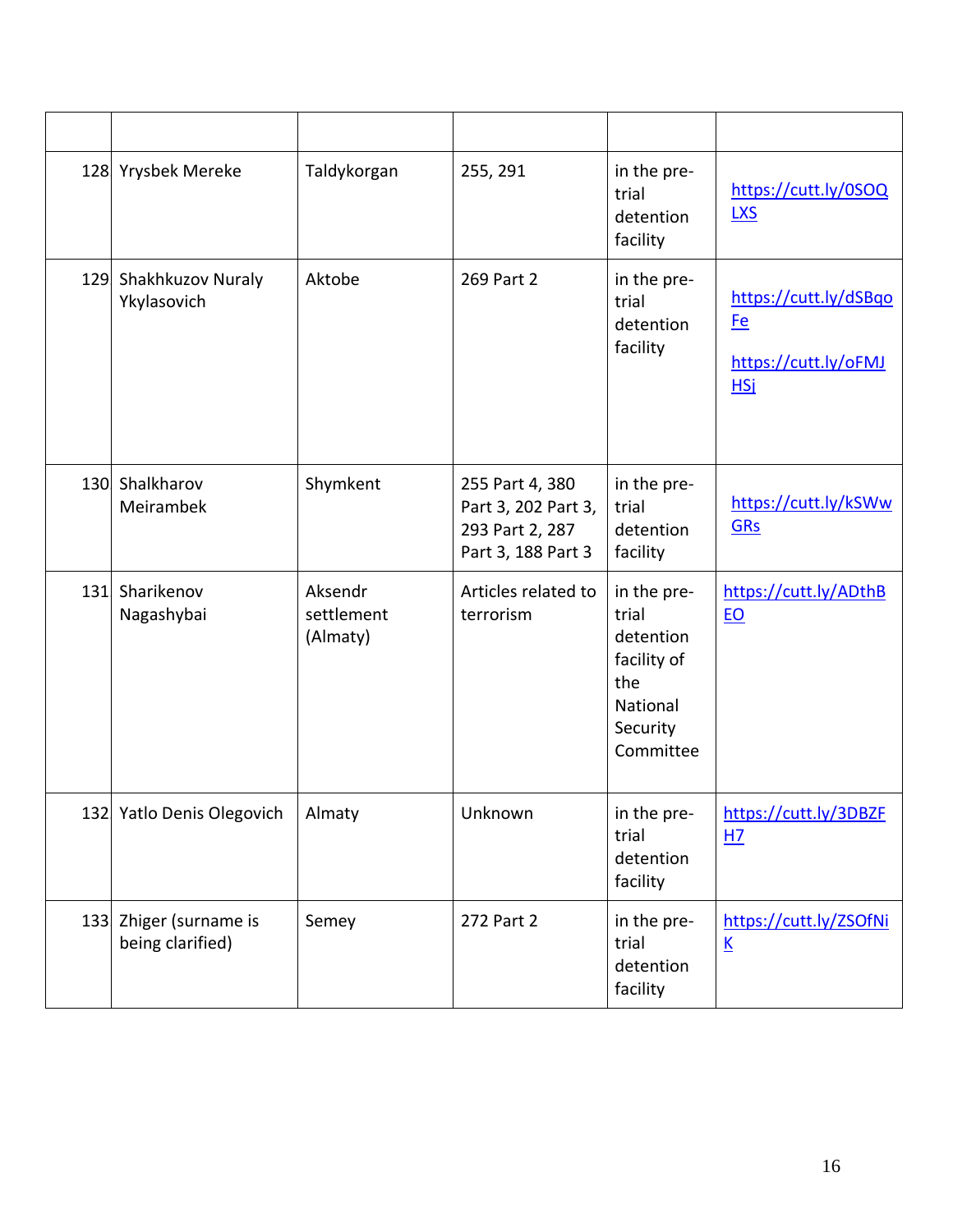# **LIST OF PERSONS PROSECUTED ON POLITICAL GROUNDS IN CONNECTION WITH THE JANUARY PROTESTS**

| No. | Surname, Name            | City/town | <b>Article</b>            | <b>Details</b>                                                    | Link to the post                                                                                        |
|-----|--------------------------|-----------|---------------------------|-------------------------------------------------------------------|---------------------------------------------------------------------------------------------------------|
| 1.  | Abdreshov<br>Yermek      | Almaty    | 272 Part 2                | Under house arrest                                                | https://cutt.ly/oSCjCc<br>$\overline{\mathsf{O}}$<br>https://cutt.ly/QSChP<br>GS                        |
| 2.  | Abdusatarov<br>Dilshat   | Almaty    | 272 Part 2                | Under written<br>pledge not to leave<br>the place of<br>residence | https://cutt.ly/HHnIV<br><u>ft</u>                                                                      |
| 3.  | Adilbekuly<br>Sayat      | Almaty    | 272 Part 2,<br>281 Part 2 | Under written<br>pledge not to leave<br>the place of<br>residence | https://cutt.ly/oSuw<br>NL9<br>https://cutt.ly/MSuw<br><b>Tvs</b><br>https://cutt.ly/1Suw<br><b>HRA</b> |
| 4.  | Amangeldiyev<br>Azamat   | Almaty    | 272 Part 2                | Under house arrest                                                | https://cutt.ly/GSW6<br><u>yvL</u>                                                                      |
| 5.  | Amangeldinov<br>Zhasulan | Almaty    | 272 Part 2                | Under written<br>pledge not to leave<br>the place of<br>residence | https://cutt.ly/HSITpv<br>$6 \overline{6}$<br>https://cutt.ly/3SOm<br>7x0                               |
| 6.  | Akhmetov<br>Anatoliy     | Almaty    | Unknown                   | Under written<br>pledge not to leave<br>the place of<br>residence | https://cutt.ly/oSI61B<br>$\underline{\mathsf{N}}$                                                      |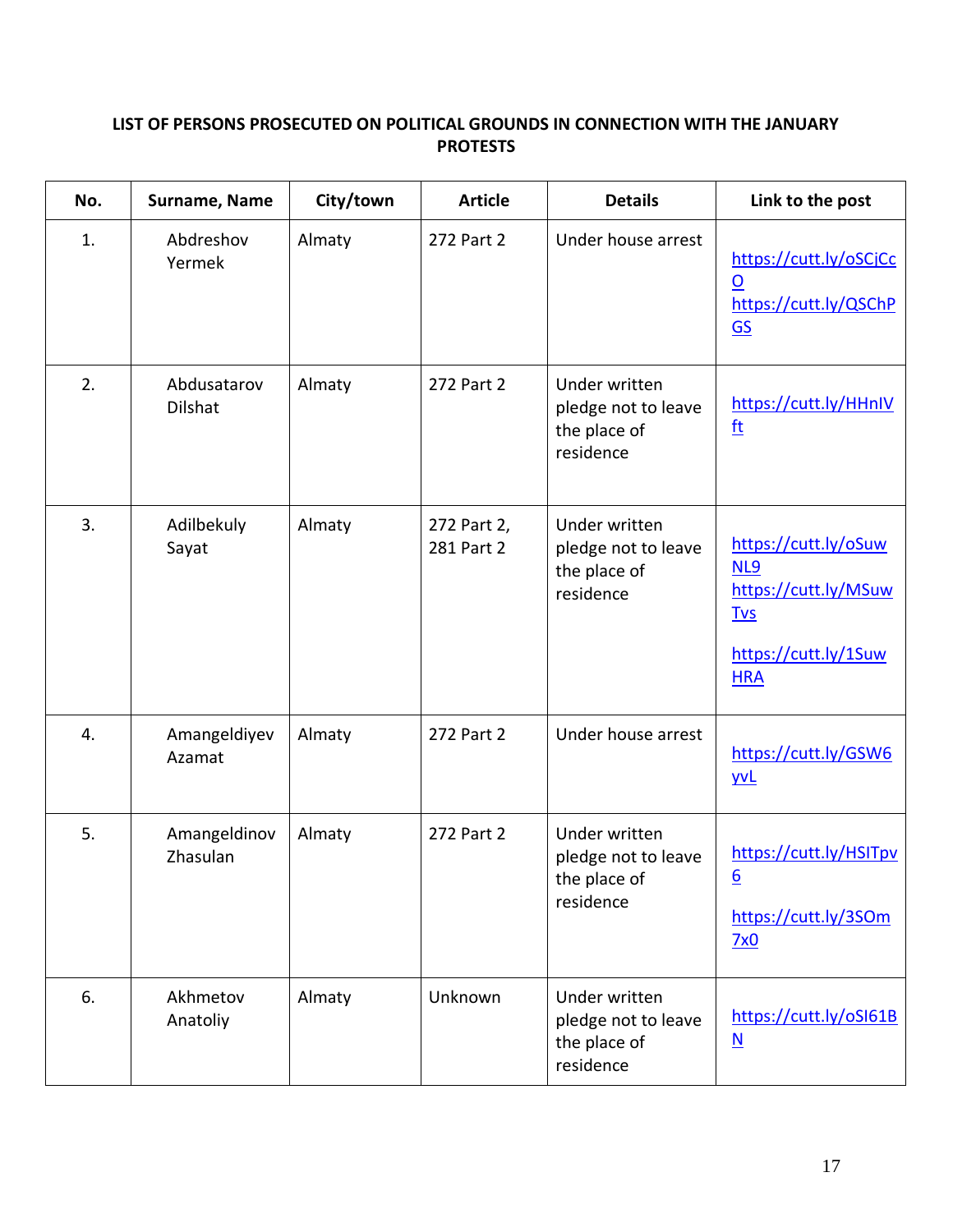| 7.  | <b>Baisagatov Aidar</b><br>Askerbekovich | Ust-<br>Kamenogorsk                | 380 Part 3<br>Part 1      | Under house arrest                                                | https://cutt.ly/ZA4e7<br>$un$<br>https://cutt.ly/4DS29<br>$vl$ |
|-----|------------------------------------------|------------------------------------|---------------------------|-------------------------------------------------------------------|----------------------------------------------------------------|
| 8.  | Baysagatova<br>Zhanar                    | Ust-<br>Kamenogorsk                | 272 Part 2                | Unknown                                                           | https://cutt.ly/CDMv<br><b>EBc</b>                             |
| 9.  | Balymbetov<br>Mereke                     | Tasboget<br>village<br>(Kyzylorda) | 272 Part 2                | Under house arrest                                                | https://cutt.ly/2SOIo<br>$\underline{a}\underline{Q}$          |
| 10. | Bedenbayev<br>Adilkhan                   | Kyzylorda                          | 272 Part 2                | Under house arrest                                                | https://cutt.ly/IFRMP<br>$\overline{\mathbf{3}}$               |
| 11. | Bektakimova<br>Sholpan                   | Semey                              | 269 Part 3,<br>272 Part 2 | Unknown                                                           | https://cutt.ly/iSPCO<br><u>V9</u>                             |
| 12. | Bibasarova<br>Zarina                     | Kyzylorda                          | 272 Part 2                | Under house arrest                                                | https://cutt.ly/jSQ4te<br>t                                    |
| 13. | <b>Bisayev</b><br>Galymbek               | Karakastek<br>(Almaty<br>region)   | 272 Part 2                | Under written<br>pledge not to leave<br>the place of<br>residence | https://clck.ru/ediiw                                          |
| 14. | Dzhabbarbeko<br>v Davlat                 | Almaty                             | 272 Part 2                | Under written<br>pledge not to leave<br>the place of<br>residence | https://cutt.ly/IFttbV<br>6<br>https://cutt.ly/fGzi0f<br>m     |
| 15. | Dusibayev<br>Darkhan                     | Almaty                             | 272 Part 2                | Under written<br>pledge not to leave                              | https://cutt.ly/aSIETN                                         |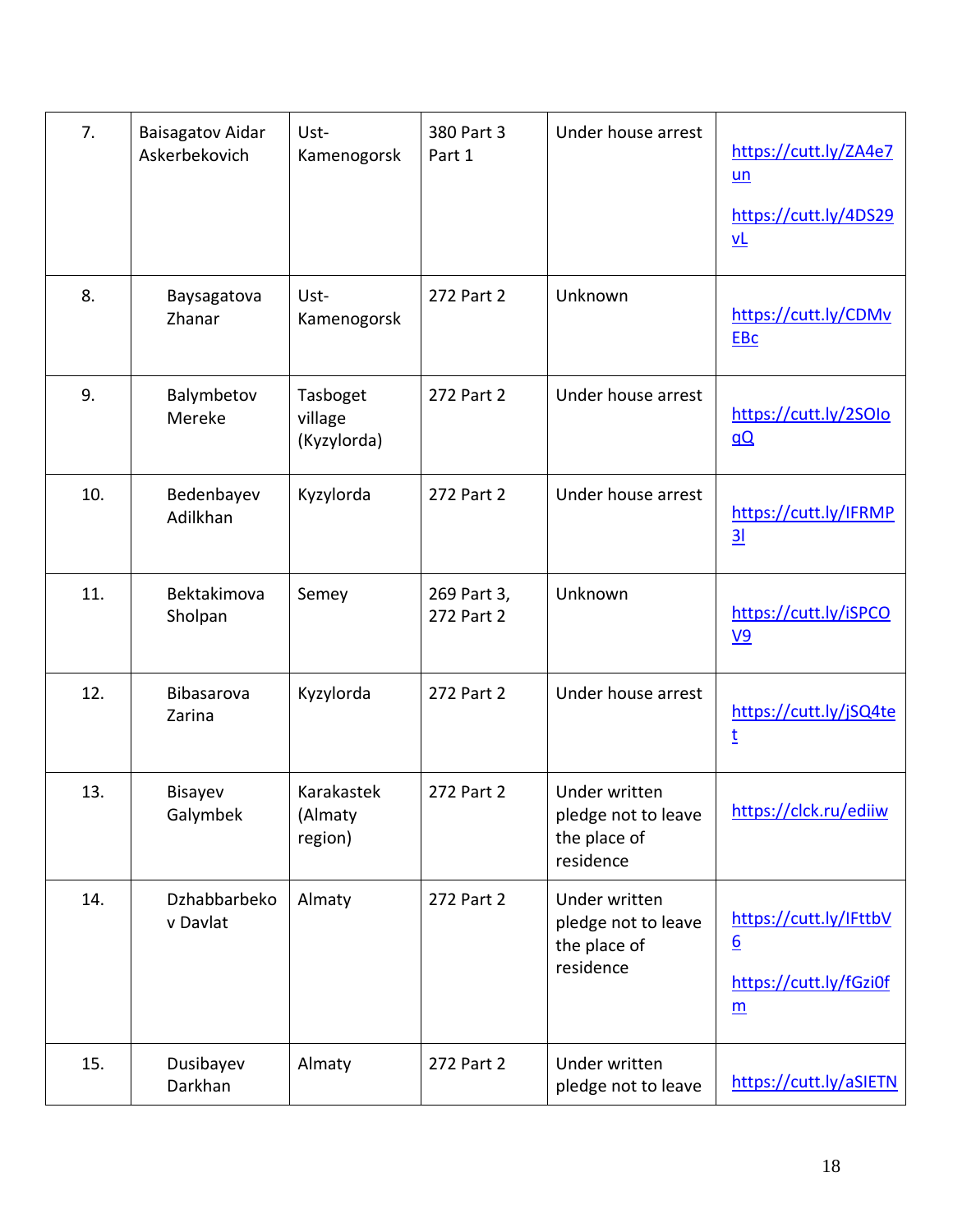|     |                         |          |            | the place of<br>residence                                         | $\underline{\mathbf{f}}$                                                          |
|-----|-------------------------|----------|------------|-------------------------------------------------------------------|-----------------------------------------------------------------------------------|
| 16. | Yesmurzayeva<br>Zhanna  | Aktobe   | 272 Part 1 | Under house arrest                                                | https://clck.ru/enmq<br>$\underline{a}$<br>https://cutt.ly/5SPLsg<br>İ            |
| 17. | Zhailganov<br>Dastanbek | Almaty   | 272 Part 2 | Under house arrest                                                | https://cutt.ly/GSW6<br><u>yvL</u>                                                |
| 18. | Zhankozhayev<br>Azamat  | Shymkent | 272        | Under written<br>pledge not to leave<br>the place of<br>residence | https://cutt.ly/oSsWZ<br>Nc<br>https://cutt.ly/VSctxg<br>$\underline{\mathsf{U}}$ |
| 19. | Zholshyev<br>Murat      | Shymkent |            | Witness                                                           | https://cutt.ly/DJeaqj<br>u                                                       |
| 20. | Zhumabekov<br>Nurgeldy  | Almaty   | Unknown    | Under house arrest                                                | https://cutt.ly/FSOEp<br>eg                                                       |
| 21. | Zhapar<br>Yeleusin      | Kaskelen | 272 Part 2 | Unknown                                                           | https://clck.ru/ehmm<br>$\underline{\mathsf{S}}$                                  |
| 22. | Igisinov Rashid         | Almaty   | 272 Part 2 | Under house arrest                                                | https://cutt.ly/uSZRK<br>2i<br>https://cutt.ly/uSXdjb<br>$\underline{\mathsf{N}}$ |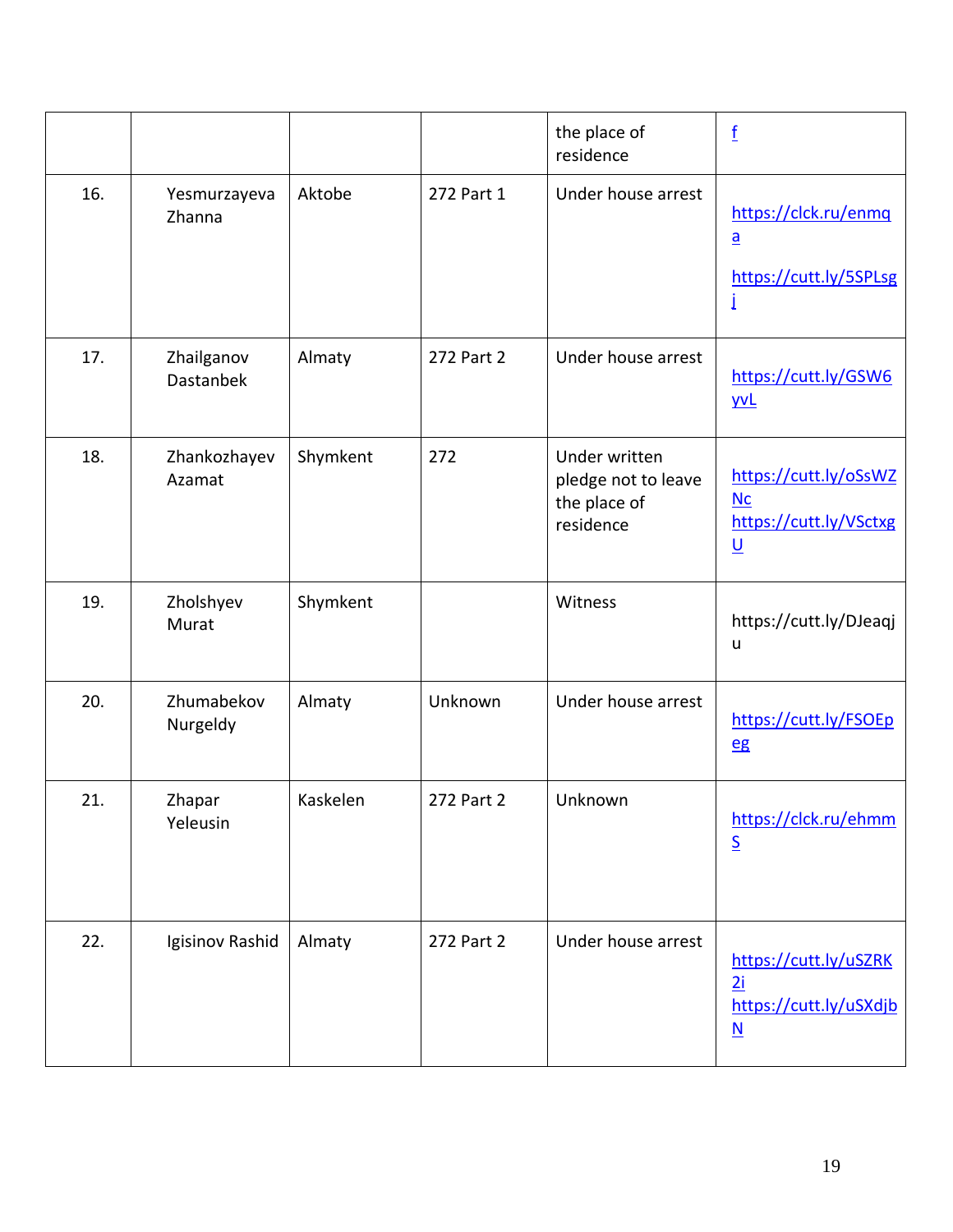| 23. | Imangaliyeva<br>Bibigul | Almaty               | 255 Part 4                      | Witness                                                                           | https://cutt.ly/mHPQ<br>9Mc                                                                                                            |
|-----|-------------------------|----------------------|---------------------------------|-----------------------------------------------------------------------------------|----------------------------------------------------------------------------------------------------------------------------------------|
| 24. | Isenova Aliya           | Semey                | 272                             | Witness with the<br>right of defence                                              | https://cutt.ly/USIG3<br>wb                                                                                                            |
| 25. | Ikhsaniyev<br>Marat     | Almaty               | 272 Part 2                      | Unknown                                                                           | https://cutt.ly/eFdsD<br>nX                                                                                                            |
| 26. | Kazhgaliyev<br>Nurtai   | Uralsk               | 272 Part 2                      | Under written<br>pledge not to leave<br>the place of<br>residence                 | https://cutt.ly/ZSsnzq<br>f<br>https://cutt.ly/rSOQR<br>9W                                                                             |
| 27. | Kaziyev Yerkin          | Kaskelen<br>(Almaty) | 380 Part 1                      | On the run for fear<br>of torture and<br>politically<br>motivated<br>prosecution. | https://cutt.ly/iSySe5<br>$\underline{\mathsf{C}}$<br>https://cutt.ly/ISy8Ks<br>$\underline{\mathsf{X}}$<br>https://cutt.ly/VSpCS<br>H |
| 28. | Kaliyeva Anar           | Semey                | 269, 272 Part<br>$\overline{2}$ | Under house arrest                                                                | https://cutt.ly/YSh9v<br>$nu$<br>https://cutt.ly/9Sh3tz<br>E<br>https://cutt.ly/ASh3F<br>3c                                            |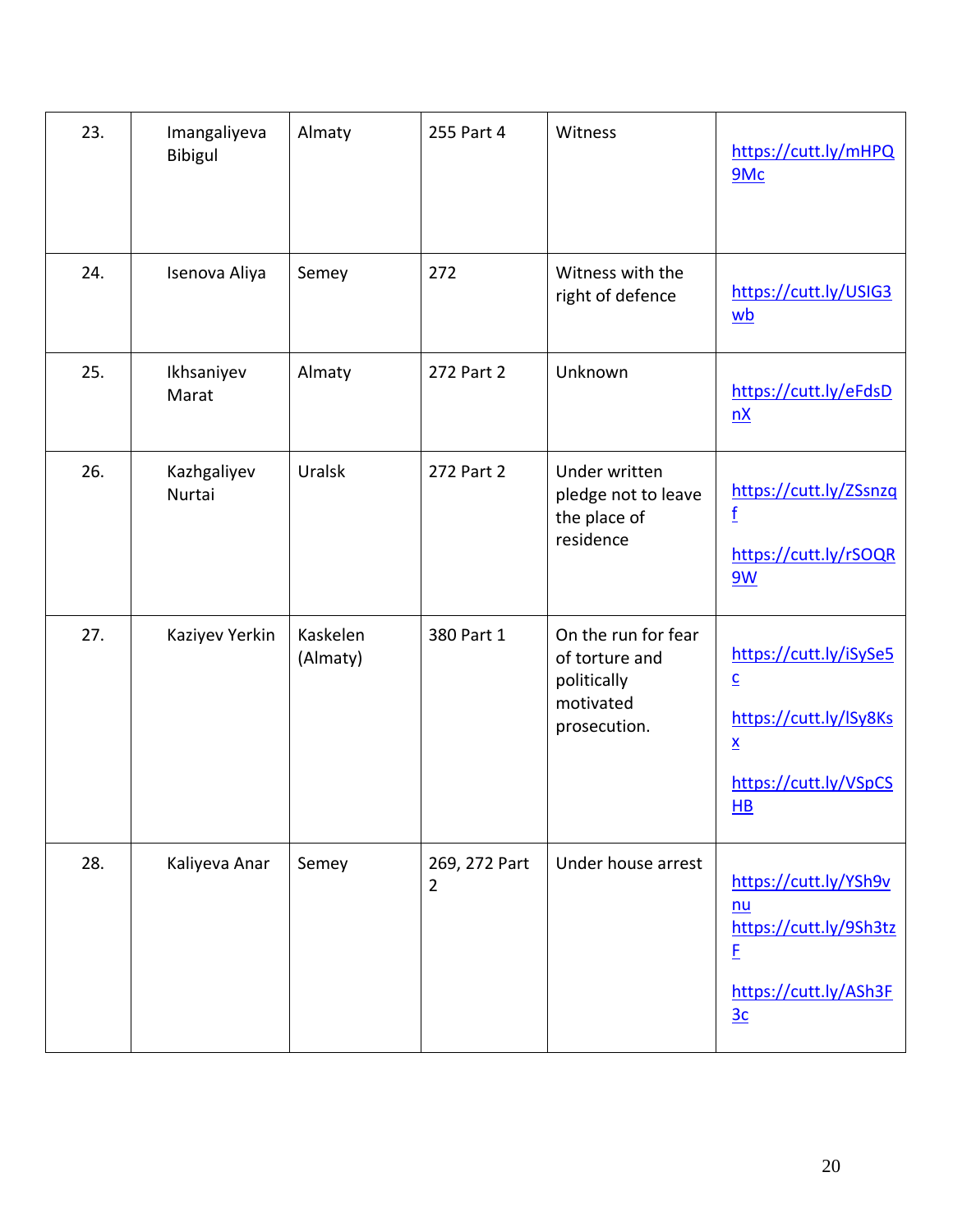| 29. | Kalmurat Ayan              | Almaty               | 272                       | Witness; Azattyq<br>journalist                                                                                                                                                           | https://cutt.ly/eHPQ<br><b>Kak</b>                                          |
|-----|----------------------------|----------------------|---------------------------|------------------------------------------------------------------------------------------------------------------------------------------------------------------------------------------|-----------------------------------------------------------------------------|
| 30. | Karaneyev<br><b>Nurtas</b> | Almaty               | 272 Part 2                | Under written<br>pledge not to leave<br>the place of<br>residence                                                                                                                        | https://cutt.ly/cFs31e<br>$\underline{\mathsf{N}}$<br>https://clck.ru/f4T4e |
| 31. | Kasenov<br>Sabyrzhan       | Kaskelen<br>(Almaty) | <b>Unknown</b>            | On the run for fear<br>of torture and<br>politically<br>motivated<br>prosecution. Police<br>are looking for him<br>after his<br>participation in<br>peaceful rallies in<br>January 2022. | https://cutt.ly/JSyFszl                                                     |
| 32. | Kemelbayev<br>Ruslan       | Almaty               | 272 Part 2                | Under written<br>pledge not to leave<br>the place of<br>residence                                                                                                                        | https://cutt.ly/TF20<br><b>WWC</b>                                          |
| 33. | Kiysymbayev<br>Akylzhan    | Almaty               | 272 Part 2                | Under written<br>pledge not to leave<br>the place of<br>residence                                                                                                                        | https://cutt.ly/TSsxh<br>$\underline{C1}$                                   |
| 34. | Kozhakhmetov<br>Kairat     | Almaty               | 272 Part 2                | Under house arrest                                                                                                                                                                       | https://cutt.ly/kDSXQ<br>gu                                                 |
| 35. | Kokanbekova<br>Bibigul     | Semey                | 272 Part 2,<br>269 Part 3 | Under house arrest                                                                                                                                                                       | https://cutt.ly/KSPNq<br>$eR$                                               |
| 36. | Matenov<br>Nurlan          | Kyzylorda            | 272 Part 2                | Under house arrest                                                                                                                                                                       | https://cutt.ly/MSsny                                                       |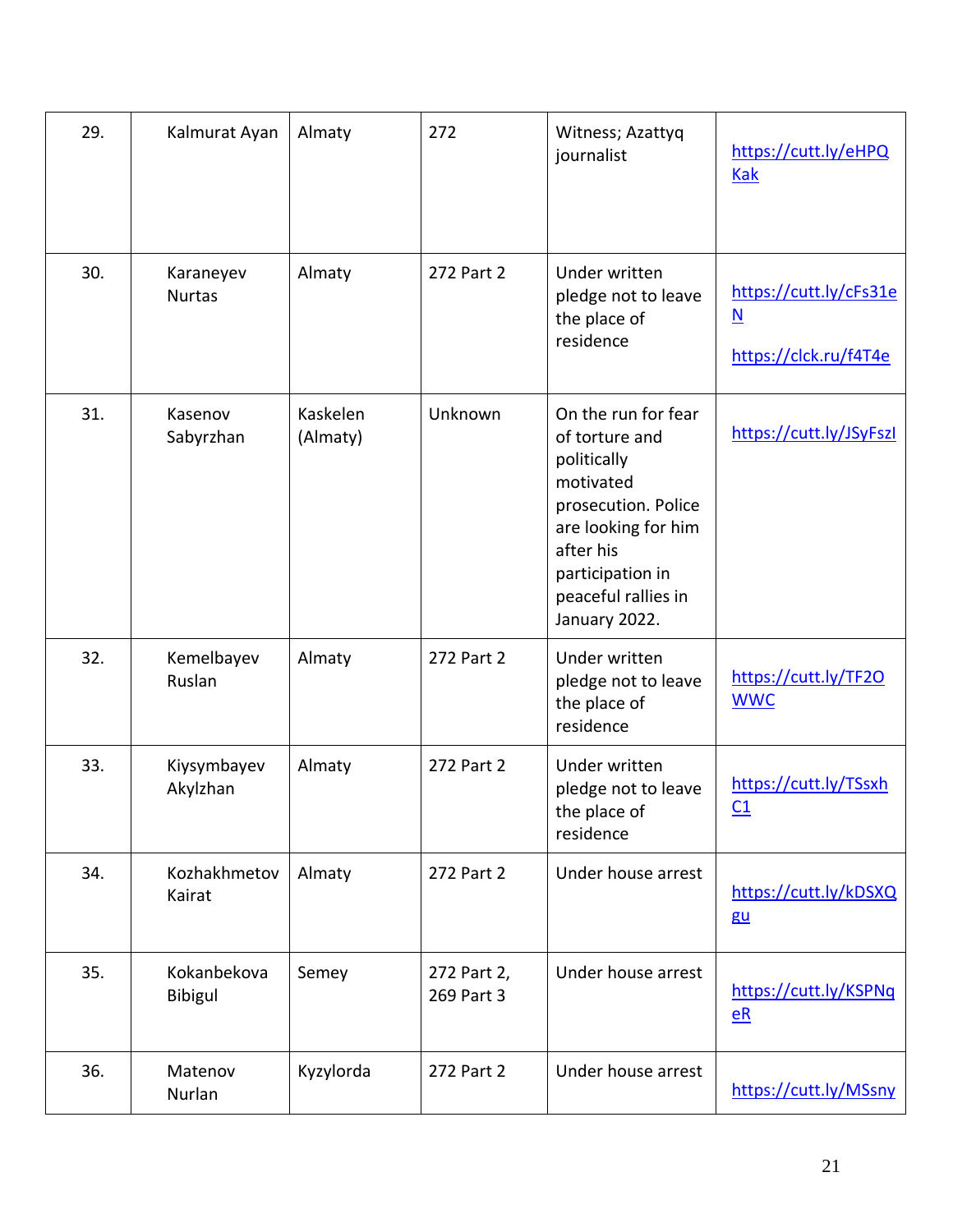|     |                          |                     |            |                                                                       | mz<br>https://cutt.ly/nFRM<br>4 <sub>cr</sub>      |
|-----|--------------------------|---------------------|------------|-----------------------------------------------------------------------|----------------------------------------------------|
| 37. | Makhanbayev<br>Kosay     | Almaty              | 272 Part 2 | Under written<br>pledge not to leave<br>the place of<br>residence     | https://cutt.ly/uSOYo<br><u>uJ</u>                 |
| 38. | Mukhazhanov<br>Daulet    | Semey               | 272 Part 2 | Under written<br>pledge not to leave<br>the place of<br>residence     | https://cutt.ly/HSAzp<br>P                         |
| 39. | Nurgazin Bolat           | Aktau               | 269        | Witness                                                               | https://cutt.ly/RHPW<br>$u12$                      |
| 40. | Nurkenova<br>Zhanar      | Kyzylorda           | 272 Part 2 | Under house arrest                                                    | https://cutt.ly/XSQ4F<br>$\underline{\mathsf{bs}}$ |
| 41. | Orazbekov<br>Aidar       | Almaty              | 272 Part 2 | Under written<br>pledge not to leave<br>the place of<br>residence     | https://clck.ru/ekEm<br>$\underline{\mathsf{B}}$   |
| 42. | Orazymbetov<br>Bauyrzhan | Taldykorgan         | 272 Part 2 | Under house arrest                                                    | https://cutt.ly/HHYBv<br>$f_{\mathbf{X}}$          |
| 43. | Palmagambet<br>Islam     | Almaty              | 272 Part 2 | Unknown<br>(definitely not in<br>the pre-trial<br>detention facility) | https://cutt.ly/3FrZE<br>OK                        |
| 44. | Rakhmetov<br>Zhandarbek  | Ust-<br>Kamenogorsk | Unknown    | Unknown                                                               | https://cutt.ly/iSPCO                              |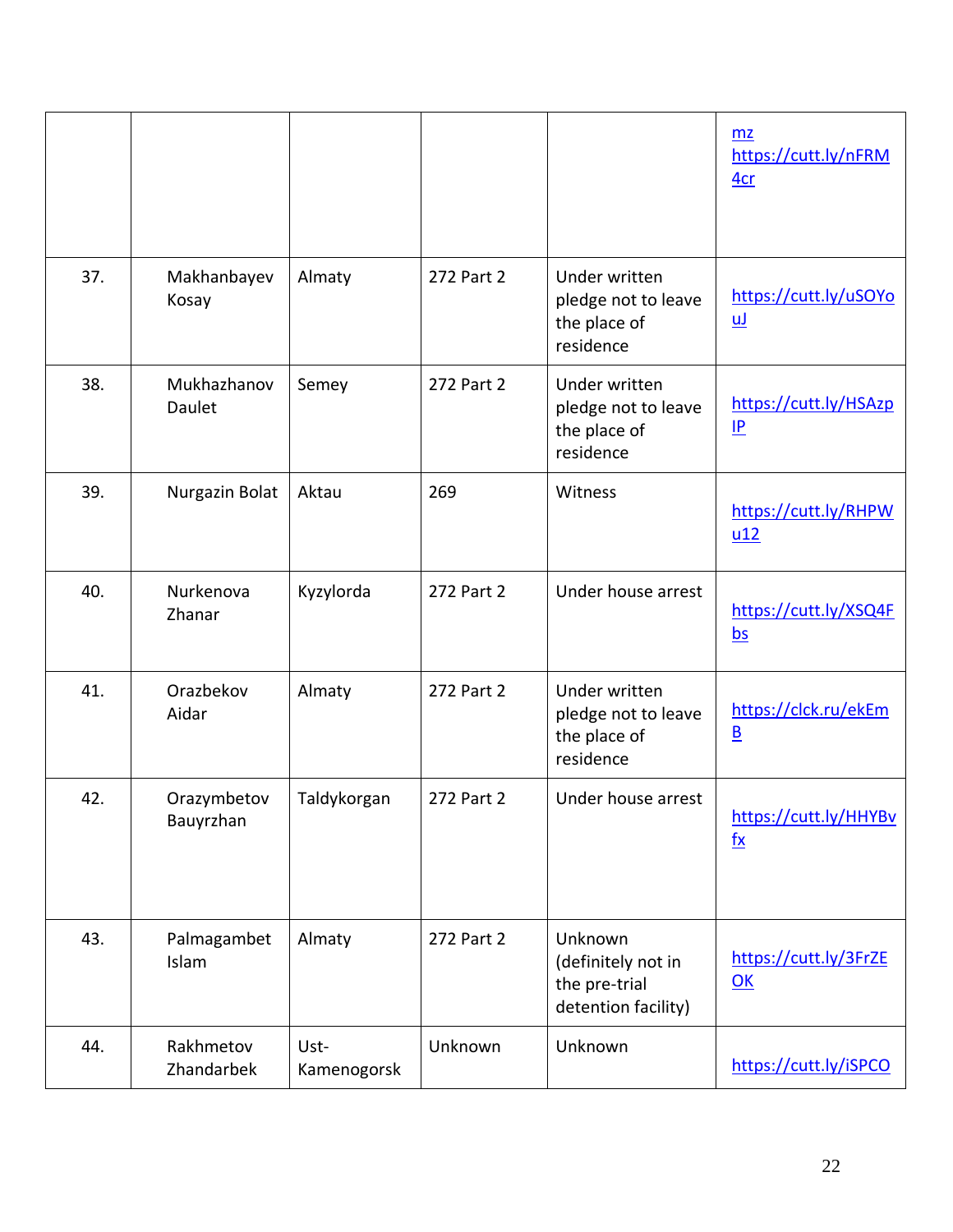|     |                       |                      |                           |                    | $\underline{V9}$                                                                                |
|-----|-----------------------|----------------------|---------------------------|--------------------|-------------------------------------------------------------------------------------------------|
| 45. | Sadvakasova<br>Aya    | Stepnogorsk          | 274 paragraph<br>2 Part 4 | Under house arrest | https://cutt.ly/USIG3<br>wb                                                                     |
| 46. | Sadyrbayeva<br>Raigul | Semey                | 272 Part 2                | Under house arrest | https://cutt.ly/sSEw<br><b>Wob</b>                                                              |
| 47. | Talgatbek Azat        | Almaty               | 272 Part 2                | Unknown            | https://cutt.ly/ZFdxd<br>$\underline{vd}$                                                       |
| 48. | Uvali Azat            | Almaty               | 272 Part 2                | Under house arrest | https://cutt.ly/GSW6<br><b>yvL</b><br>https://cutt.ly/HFtOF<br>rm                               |
| 49. | Urasheva Aliya        | Kyzylorda            | 272 Part 2                |                    | https://cutt.ly/vFRM<br><b>NZL</b>                                                              |
| 50. | Shaualiyeva<br>Tolkyn | Ust-<br>Kamenogorsk  | 269 Part 3,<br>272 Part 2 | Unknown            | https://cutt.ly/iSPCO<br>$V9$                                                                   |
| 51. | Shamuratov<br>Kuat    | Aktobe               | 272 Part 1                | Under house arrest | https://cutt.ly/5SIVBT<br>$\underline{m}$                                                       |
| 52. | Shegebekuly<br>Nurtai | Kaskelen<br>(Almaty) | 380 Part 1                |                    | https://cutt.ly/iSySe5<br>$\underline{\mathsf{c}}$<br>https://cutt.ly/lSy8Ks<br>$\underline{x}$ |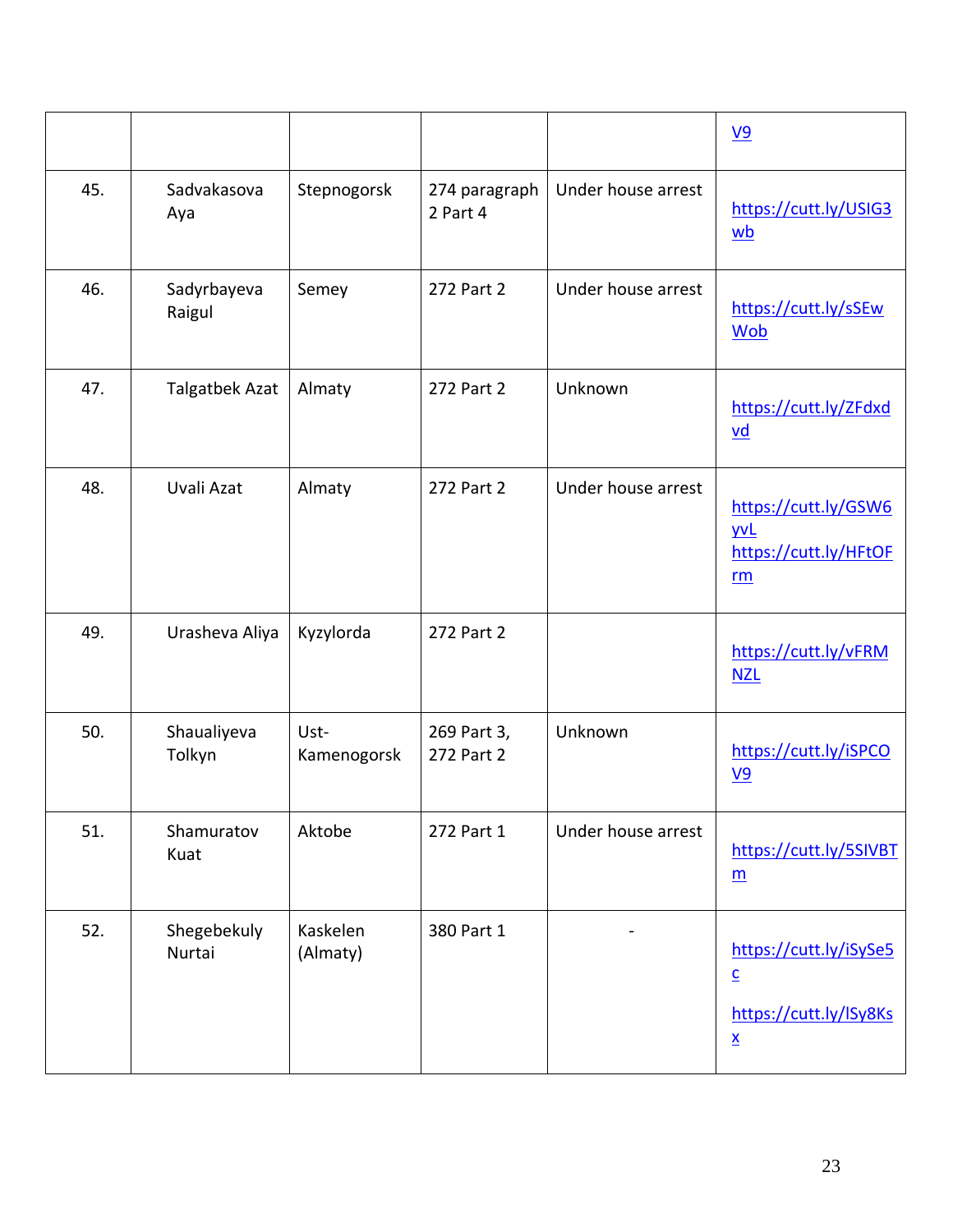| 53. | Khaidarbekova<br>Karima | Shymkent | 272 Part 2 | Under written<br>pledge not to leave<br>the place of<br>residence | https://cutt.ly/7SOOE<br>96                        |
|-----|-------------------------|----------|------------|-------------------------------------------------------------------|----------------------------------------------------|
| 54. | Ystybayev<br>Bakyt      | Almaty   | 272 Part 2 | Under written<br>pledge not to leave<br>the place of<br>residence | https://cutt.ly/dFrShu<br>$\underline{\mathsf{w}}$ |

## **THE LIST OF PEACEFUL CITIZENS KILLED AS A RESULT OF**

### **SHOOTINGS AND TORTURE DURING AND AFTER THE JANUARY PROTESTS**

| No. | <b>Surname and name</b> | City/town                       | Date of<br>death  | <b>Details</b>                                                                                                                                                   | Link to the post                                              |
|-----|-------------------------|---------------------------------|-------------------|------------------------------------------------------------------------------------------------------------------------------------------------------------------|---------------------------------------------------------------|
| 1.  | Aitkulova Nuraliya      | Almaty                          | 6 January<br>2022 | A participant of<br>peaceful protests, killed<br>by the military during<br>the shooting of<br>peaceful protesters in a<br>square in Almaty on 6<br>January 2022. | https://cutt.ly/TSscgy<br>h<br>https://cutt.ly/NS8uO<br>卫     |
| 2.  | <b>Aldashov Aidos</b>   | Ust-<br>Kamenogors<br>k         | 5 January<br>2022 | He sustained a fatal<br>gunshot wound as he<br>walked to the sports<br>palace where a<br>peaceful protest was<br>taking place.                                   | https://cutt.ly/yHnOu<br>$\underline{xp}$                     |
| 3.  | Aliyev Aitbay           | Kyzylorda                       | Unknown           | A civil activist, shot<br>dead during the<br>shooting of peaceful<br>protesters.                                                                                 | https://cutt.ly/9SOichJ<br>https://cutt.ly/NS8uO<br><u>TL</u> |
| 4.  | Alimzhanuly Olzhas      | Aksengir<br>village<br>(Almaty) | 7 January<br>2022 | The 21-year-old Olzhas<br>died from a serious<br>gunshot wound                                                                                                   | https://cutt.ly/jSOY1Z                                        |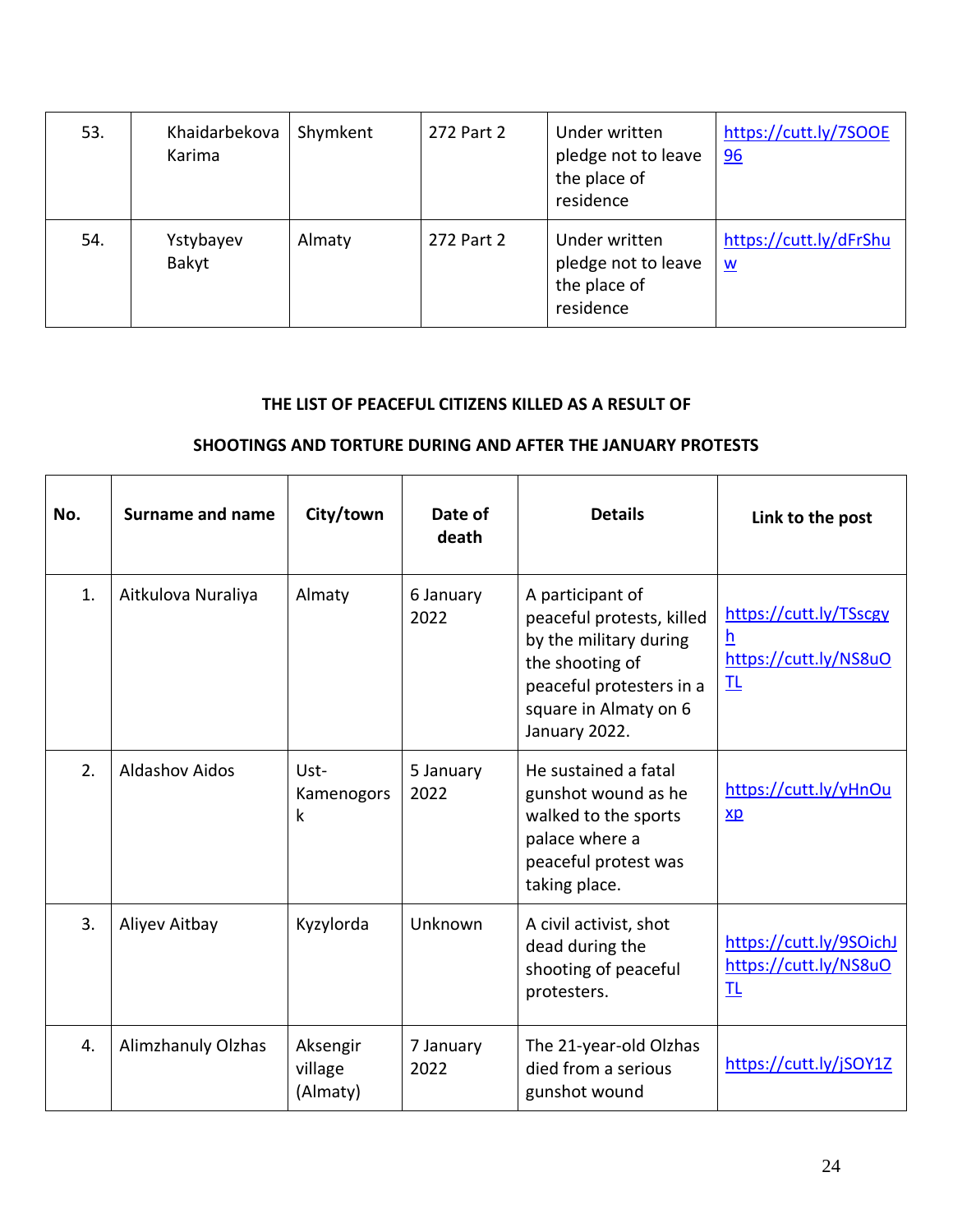|    |                        |           |                                          | sustained during the<br>shooting of peaceful<br>protesters.                                                                                                                                                                                                                          | $\underline{\mathsf{W}}$                                                     |
|----|------------------------|-----------|------------------------------------------|--------------------------------------------------------------------------------------------------------------------------------------------------------------------------------------------------------------------------------------------------------------------------------------|------------------------------------------------------------------------------|
| 5. | Alpamys Nurbolat       | Shymkent  | 5 January<br>2022                        | A peaceful protester,<br>shot at a peaceful rally.<br>He died without<br>regaining consciousness<br>in hospital.<br>A suspect in a case on<br>mass disorders.                                                                                                                        | https://cutt.ly/rStZv1P<br>https://cutt.ly/vJFg8R<br>$\overline{\mathbf{1}}$ |
| 6. | Aubakirov Kanat        | Almaty    | 5 January<br>2022                        | Received a gunshot<br>wound to the heart and<br>pelvis at a peaceful<br>rally.                                                                                                                                                                                                       | https://cutt.ly/mJeaUv<br>b                                                  |
| 7. | Anafiyayev Zhasulan    | Almaty    | Between 9<br>and $12$<br>January<br>2022 | A participant of the<br>peaceful protest on 4<br>January 2022 who died<br>as a result of severe<br>torture.                                                                                                                                                                          | https://cutt.ly/RSut8u<br>r<br>https://cutt.ly/uFs8iZZ                       |
| 8. | Asanbayev<br>Zhaksybek | Kyzylorda | 5 January<br>2022                        | A 25-year-old guy was<br>shot dead outside the<br>police department as<br>one of the participants<br>of peaceful protests.                                                                                                                                                           | https://cutt.ly/hDoBK<br>8z                                                  |
| 9. | Ayaz Yerlan            | Shymkent  | Exact date is<br>unknown                 | On 2 January 2022 he<br>left home and went<br>missing. His family<br>found his body in the<br>morgue on 7 January<br>2022. He was killed by a<br>double shot. One bullet<br>went through his body,<br>the other hit him in the<br>head.<br>A suspect in a case on<br>mass disorders. | https://cutt.ly/BDMlh<br>nh<br>https://cutt.ly/vJFg8R<br>$\overline{1}$      |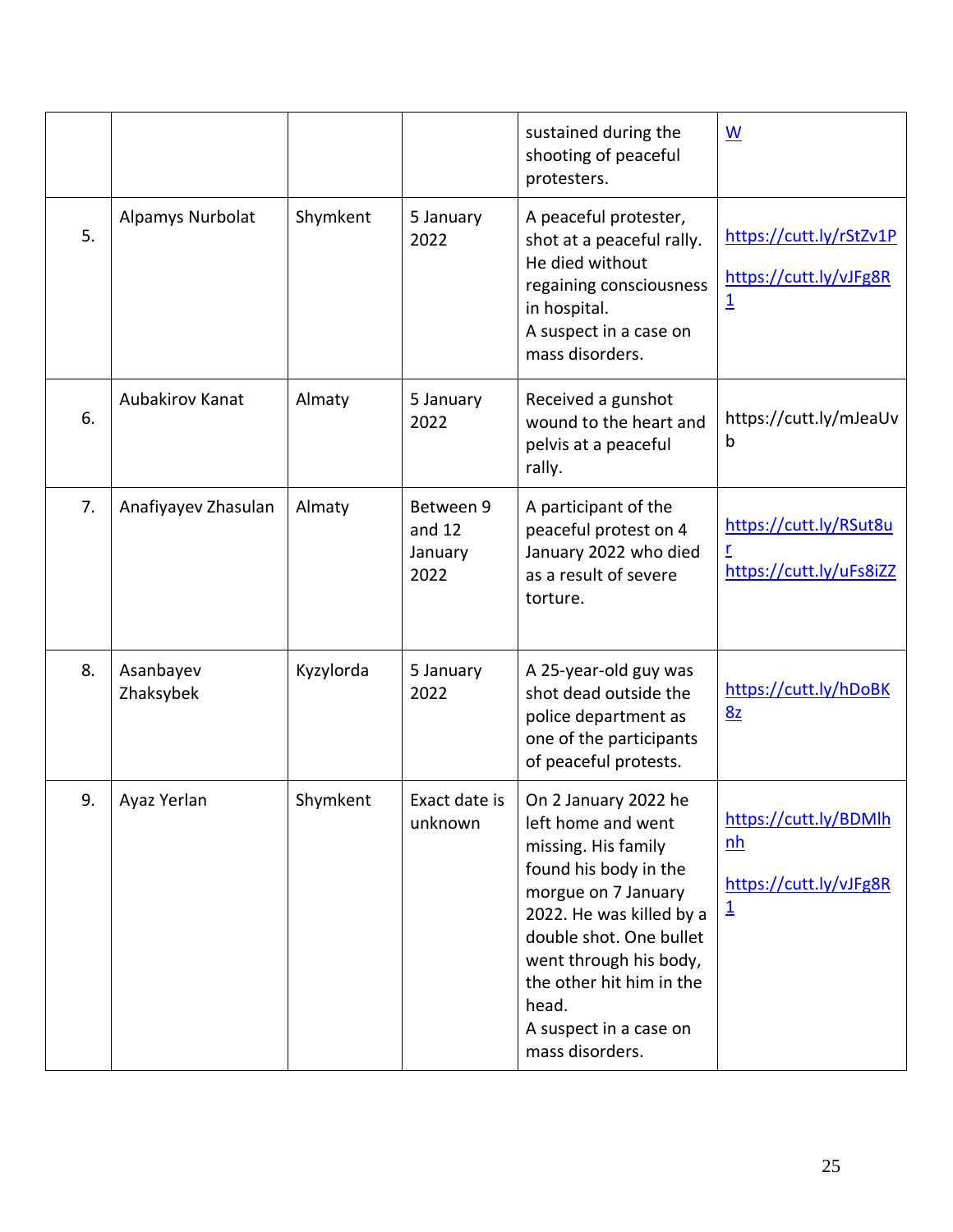| 10. | Bazarbayev<br>Muratkhan Abdauly                        | Almaty    | 5 January<br>2022 | A driver for the Almaty<br>TV channel who came<br>under fire in the line of<br>duty.                                                                                                              | https://cutt.ly/NS8uO<br>卫                         |
|-----|--------------------------------------------------------|-----------|-------------------|---------------------------------------------------------------------------------------------------------------------------------------------------------------------------------------------------|----------------------------------------------------|
| 11. | Baikadamov<br>(Kolbayev)<br>Bakhytkeldy<br>Mukhameduly | Almaty    | 5 January<br>2022 | A 22-year-old guy died<br>of a gunshot wound to<br>the head during the<br>protests.                                                                                                               | https://cutt.ly/cSMF7F<br>$\underline{A}$          |
| 12. | Bakkozha Ulan                                          | Almaty    | 6 January<br>2022 | On 6 January, at about<br>12:00, Ulan went into<br>town and was caught<br>up in the battle zone.<br>We do not know how<br>he died.                                                                | https://cutt.ly/4S8w8Y<br>$\underline{k}$          |
| 13. | <b>Baltabay Arnur</b>                                  | Almaty    | 5 January<br>2022 | He was shot in the<br>chest around 5 January<br>as he drove out to get<br>medication for his<br>father.                                                                                           | https://cutt.ly/iFRN88<br>н                        |
| 14. | Begeshov Askhat                                        | Taraz     | 6 January<br>2022 | He was killed by a single<br>shot to the head right in<br>the car. The military<br>opened fire as Askhat<br>was passing the<br>checkpoint. He was on<br>his way to visit a friend<br>on business. | https://cutt.ly/aSsb1R<br>$\underline{\mathsf{B}}$ |
| 15. | Bekbolatov<br>Nursultan                                | Kyzylorda | 5 January<br>2022 | He was killed while<br>driving with his family<br>from a memorial<br>ceremony.                                                                                                                    | https://cutt.ly/YGkZDq<br>$\overline{5}$           |
| 16. | Bekmuratov Yergali                                     | Almaty    | 5 January<br>2022 | The man was shot on<br>his way home. He had<br>left work early, hurrying<br>home to help his wife,<br>Aigul, look after their<br>disabled daughter.                                               | https://cutt.ly/WSI4T<br>Qz                        |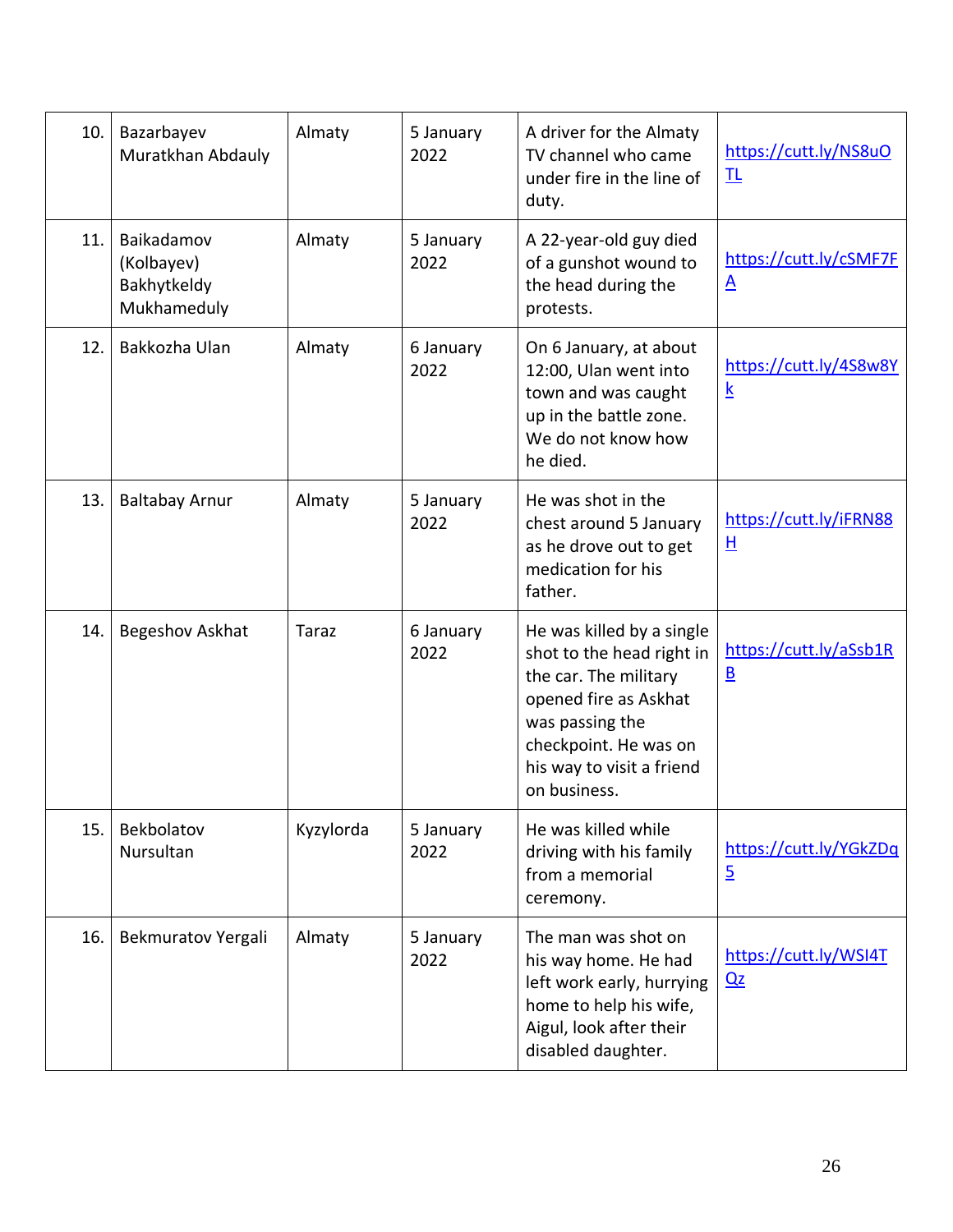| 17. | Bekturganov<br>Akimzhan | Almaty                                 | 5 January<br>2022 | The man was shot in<br>the head by a sniper.                                                                                                                                                                                                                                          | https://cutt.ly/QSNr3l<br>$\overline{1}$ |
|-----|-------------------------|----------------------------------------|-------------------|---------------------------------------------------------------------------------------------------------------------------------------------------------------------------------------------------------------------------------------------------------------------------------------|------------------------------------------|
| 18. | Bektursyn Margulan      | <b>Nurly</b><br>settlement<br>(Almaty) | 5 January<br>2022 | A 20-year-old peaceful<br>protester was shot<br>dead as he was helping<br>the wounded during<br>the shooting of<br>peaceful protesters<br>outside the president's<br>residence.                                                                                                       | https://cutt.ly/1SOIVS<br>$\overline{e}$ |
| 19. | Berekenov Almaz         | Atyrau                                 | 5 January<br>2022 | A participant of a<br>peaceful rally, shot in<br>the head during the<br>shooting of peaceful<br>protesters in the<br>square.                                                                                                                                                          | https://cutt.ly/NS8uO<br>卫               |
| 20. | <b>Bitayev Saken</b>    | Almaty                                 | 6 January<br>2022 | The cameraman and<br>hip-hop artist was<br>travelling in a car with<br>friends when they were<br>stopped and asked to<br>leave the vehicle. When<br>they refused to do that,<br>unknown people<br>opened fire, one of the<br>bullets hit Saken's lungs<br>and he died on the<br>spot. | https://cutt.ly/NS8uO<br>卫               |
| 21. | <b>Bitembayev Kuat</b>  | Almaty                                 | 7 January<br>2022 | A participant of the<br>December 1986 events,<br>shot in his car by the<br>military near Republic<br>Square. He was<br>returning with his wife,<br>Gulzifa Kulsultanova,<br>from a visit. After the<br>shooting, their car<br>caught fire. The couple                                 | https://cutt.ly/NS8uO<br>卫               |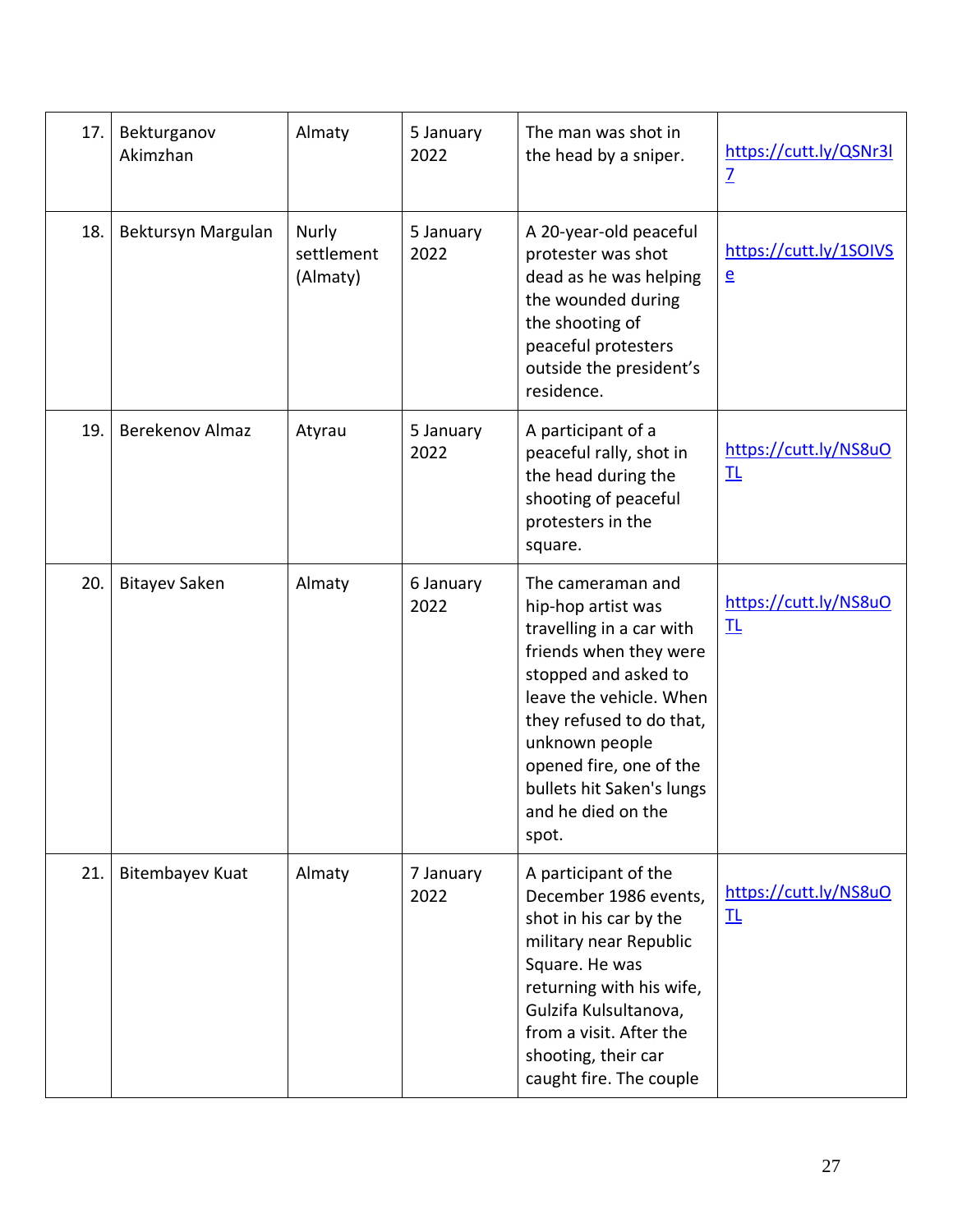|     |                             |                                |                                              | did not manage to<br>unfasten their seat<br>belts and died in the<br>fire.                                                                                                                         |                                                           |
|-----|-----------------------------|--------------------------------|----------------------------------------------|----------------------------------------------------------------------------------------------------------------------------------------------------------------------------------------------------|-----------------------------------------------------------|
| 22. | <b>Burkituly Aslanbek</b>   | Monkebi<br>village<br>(Aktobe) | Exact date is<br>unknown                     | Died; on 9 January<br>relatives were told that<br>the boy's body was in<br>the Aktobe morgue but<br>it was not given to<br>relatives.                                                              | Information provided<br>by Altynai Tuksikova              |
| 23. | Valiyev Aslan               | Almaty                         | 6 January<br>2022                            | The activist was shot<br>dead in the head and<br>chest at the site of the<br>rally.                                                                                                                | https://cutt.ly/NS8uO<br>卫                                |
| 24. | <b>Garifullin Almas</b>     | Almaty                         | 6 January<br>2022                            | A peaceful citizen of<br>Almaty was shot in the<br>shoulder. The young<br>man was helping locals<br>with food deliveries and<br>was giving them away<br>free of charge, as no<br>one had any cash. | https://cutt.ly/qSh01y<br>L<br>https://cutt.ly/NS8uO<br>卫 |
| 25. | Dukenbayev<br>Zhasulan      | Kyzylorda                      | Exact date is<br>unknown                     | The 27-year-old man<br>died from two gunshot<br>wounds during peaceful<br>protests in Kyzylorda.                                                                                                   | https://cutt.ly/cDtl4B9                                   |
| 26. | Yerezhepova Dana            | Almaty                         | On the night<br>of 5 to 6<br>January<br>2022 | The 20-year-old girl<br>came under fire while<br>in her car outside the<br>police building.                                                                                                        | https://cutt.ly/FJeaftf                                   |
| 27. | Yesenzholuly<br>Zholzharykh | Ust-<br>Kamenogors<br>k        | Exact date is<br>unknown                     | The 26-year-old guy<br>went on a peaceful<br>protest where he was<br>shot and died as a<br>result of his gunshot<br>wound.                                                                         | https://cutt.ly/yHnOu<br>$\underline{xp}$                 |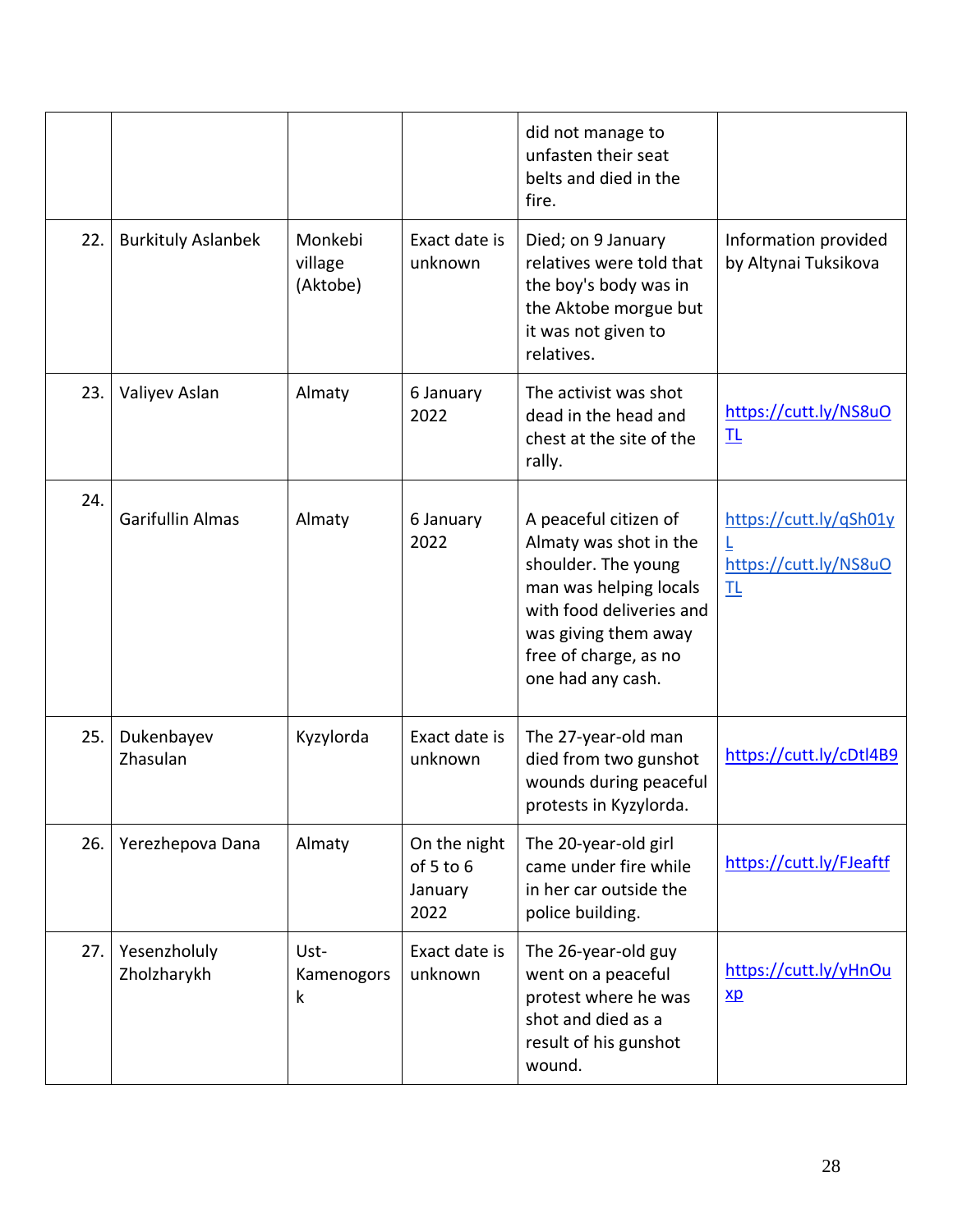| 28. | Yetayeva Altynai                   | Taldykorgan | 8 January<br>2022                 | Together with her<br>husband, Nurbolat<br>Seitkulov, and their 15-<br>year-old daughter<br>Nurai, they were killed<br>as a result of military<br>gunfire while returning<br>home from a visit.                     | https://cutt.ly/VSMYb<br>kE                           |
|-----|------------------------------------|-------------|-----------------------------------|--------------------------------------------------------------------------------------------------------------------------------------------------------------------------------------------------------------------|-------------------------------------------------------|
| 29. | Yerlan Zhagiparov                  | Almaty      | Pesumably<br>on 6 January<br>2022 | The archaeologist and<br>activist was found in an<br>Almaty morgue in<br>handcuffs. A few days<br>after Yerlan went<br>missing, his brother<br>Nurlan Zhagiparov<br>learned that he had<br>been shot in the heart. | https://cutt.ly/ISOriFQ<br>https://cutt.ly/NS8uO<br>卫 |
| 30. | Zhandar Bakytzhan                  | Shymkent    | 5 January<br>2022                 | He was shot at a<br>peaceful rally in front of<br>the Shymkent City<br>Akimat (local executive<br>body) and died a few<br>hours later from<br>bleeding.                                                            | https://cutt.ly/rStZv1P                               |
| 31. | Zholbaryskhanul<br><b>Babakhan</b> | Almaty      | 7 January<br>2022                 | The 21-year-old guy<br>was shot dead by<br>several unidentified<br>men dressed in military<br>uniform from three<br>police cars. Babakhan<br>was out taking out the<br>rubbish.                                    | https://cutt.ly/NS8uO<br>卫                            |
| 32. | Zhotabayev Zhandos                 | Semey       | 17 January<br>2022                | Tortured to death in the<br>temporary detention<br>facility in Semey. He<br>was detained on 8<br>January for the alleged<br>"seizure" of Akimat<br>(local executive body).                                         | https://cutt.ly/UStCkn<br>$\overline{\mathsf{S}}$     |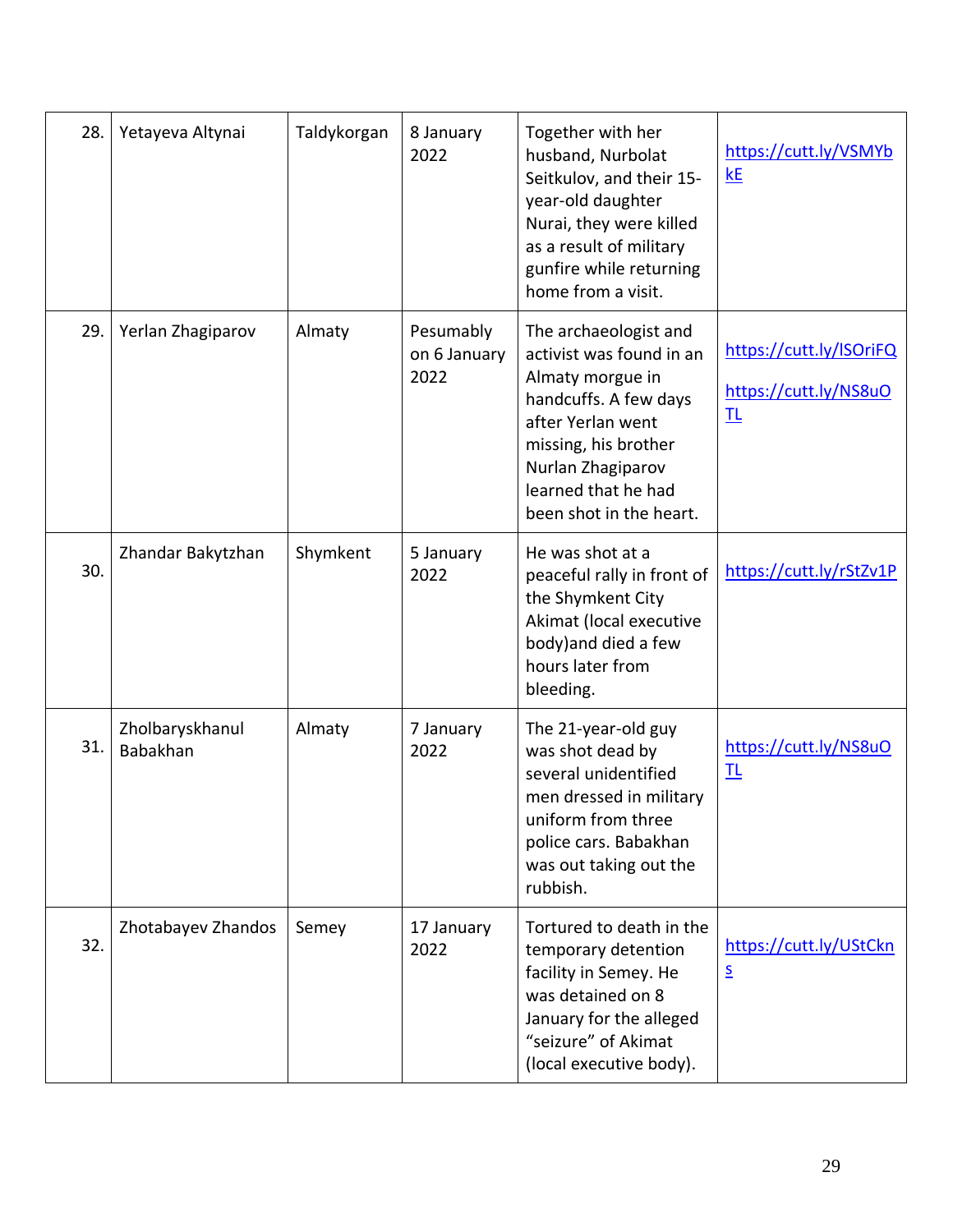| 33. | Zhubanazarov<br>Ruslanbek      | Monkebi<br>village<br>(Aktobe) | 7 January<br>2022 | The young man was<br>shot dead in one of the<br>courtyards near the<br>regional Akimat (local<br>executive body), where<br>a peaceful rally was<br>taking place.                                                           | https://cutt.ly/oSILr4i                                                           |
|-----|--------------------------------|--------------------------------|-------------------|----------------------------------------------------------------------------------------------------------------------------------------------------------------------------------------------------------------------------|-----------------------------------------------------------------------------------|
| 34. | Ikramov Yerlan<br>Rakhimovich  | Almaty                         | 6 January<br>2022 | Went missing along<br>with his neighbour,<br>Yeldos Musagaliyev, as<br>they went to a<br>pharmacy. A friend also<br>went missing. Their car<br>was found near the<br>Hotel Kazakhstan.                                     | https://cutt.ly/9S92e6<br>$\overline{I}$ (the post was<br>deleted)                |
| 35. | <b>Islam Ansar</b>             | Shymkent                       | 5 January<br>2022 | The 22-year-old guy<br>was shot dead as the<br>result of a mass<br>shooting of peaceful<br>protesters. He went out<br>to change the oil in his<br>car.                                                                     | https://cutt.ly/CS4XQ<br>Hw<br>https://cutt.ly/1FdTer<br>$\underline{\mathsf{m}}$ |
| 36. | Kabylbekov Kuanysh             | Ust-<br>Kamenogors<br>k        | 5 January<br>2022 | A participant of a<br>peaceful rally died from<br>a gunshot wound<br>sustained during a mass<br>shooting of peaceful<br>protesters. The bullet<br>went through his right<br>shoulder and hit him<br>directly in the heart. | https://cutt.ly/UDrZvu<br>$\overline{4}$                                          |
| 37. | Kadyrov Takhir<br>Dmitriyevich | <b>Taraz</b>                   | 7 January<br>2022 | The 17-year-old<br>teenager went to a<br>friend's house and did<br>not return home<br>afterwards. He was<br>later found in the<br>morgue.                                                                                  | https://cutt.ly/zSMDJ7<br>$\underline{\mathsf{q}}$                                |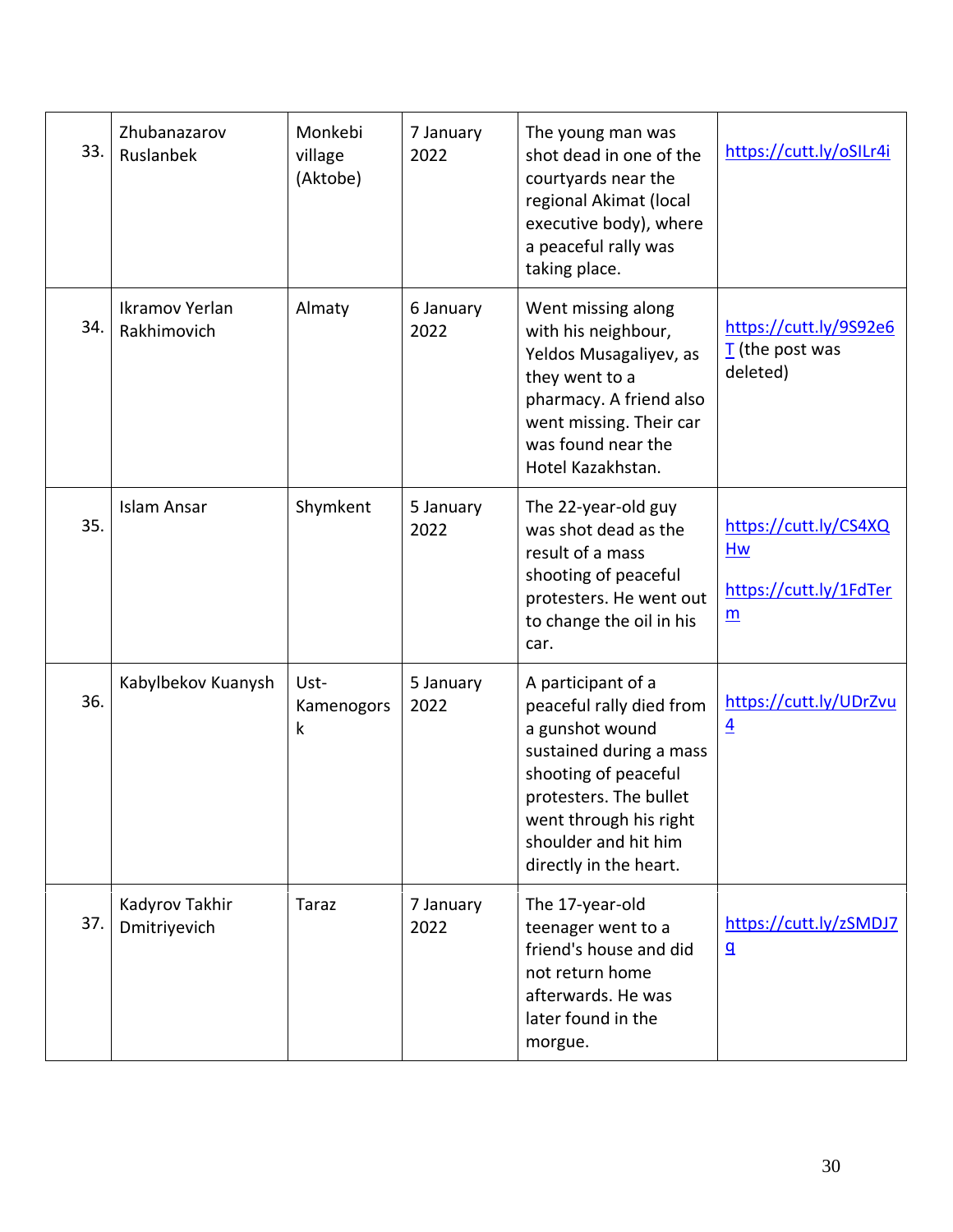| 38. | Kazybai Nauryzbai             | Shymkent    | 5 January<br>2022                       | Kazybai died from a<br>gunshot wound<br>sustained in the square<br>at night. He went out<br>looking for his brothers.                                                                                                                                                                                                                                                                       | https://cutt.ly/DSsQzA<br>$\underline{\mathsf{V}}$ |
|-----|-------------------------------|-------------|-----------------------------------------|---------------------------------------------------------------------------------------------------------------------------------------------------------------------------------------------------------------------------------------------------------------------------------------------------------------------------------------------------------------------------------------------|----------------------------------------------------|
| 39. | Kaliyev Yeldos                | Semey       | Between 10<br>and 12<br>January<br>2022 | Tortured to death. On<br>10 January 2022 he was<br>detained for breaking<br>the curfew while<br>returning from a visit.                                                                                                                                                                                                                                                                     | https://cutt.ly/aSsm0l<br>$\overline{\mathsf{B}}$  |
| 40. | Kalykul Yerasyl               | Shymkent    | 5 January<br>2022                       | Died from a gunshot<br>wound in the stomach<br>during the peaceful<br>protest rally.                                                                                                                                                                                                                                                                                                        | https://cutt.ly/NS8uO<br>卫                         |
| 41. | Kanseit Yelnar<br>Zhanseituly | Almaty      | 6 January<br>2022                       | Son of the Rector of<br>KazNU, Zhanseit<br>Tuimebayev. On the<br>evening of 6 January<br>2022, around 18:35,<br>before curfew time,<br>Yelnar was returning<br>home in his car, driving<br>up Nazarbayev Avenue<br>in Almaty. Before<br>reaching Satpayev<br>Street, he stopped at an<br>intersection, at which<br>point his car was<br>suddenly fired upon by<br>unidentified individuals. | Information taken<br>from the list<br>Qantar2022   |
| 42. | Karpilenko Andrey             | Taldykorgan | 7 January<br>2022                       | Together with his<br>friend, Nurgaliyev<br>Kairat, he was killed<br>during a shooting<br>incident while driving<br>past military unit<br>18404.                                                                                                                                                                                                                                             | https://cutt.ly/ISQ5W<br>$\underline{\mathsf{x}}$  |
| 43. | Karshibekov Tolgat            | Almaty      | 8 January<br>2022                       | The 40-year-old taxi<br>driver died from a                                                                                                                                                                                                                                                                                                                                                  | https://cutt.ly/gJqDYY                             |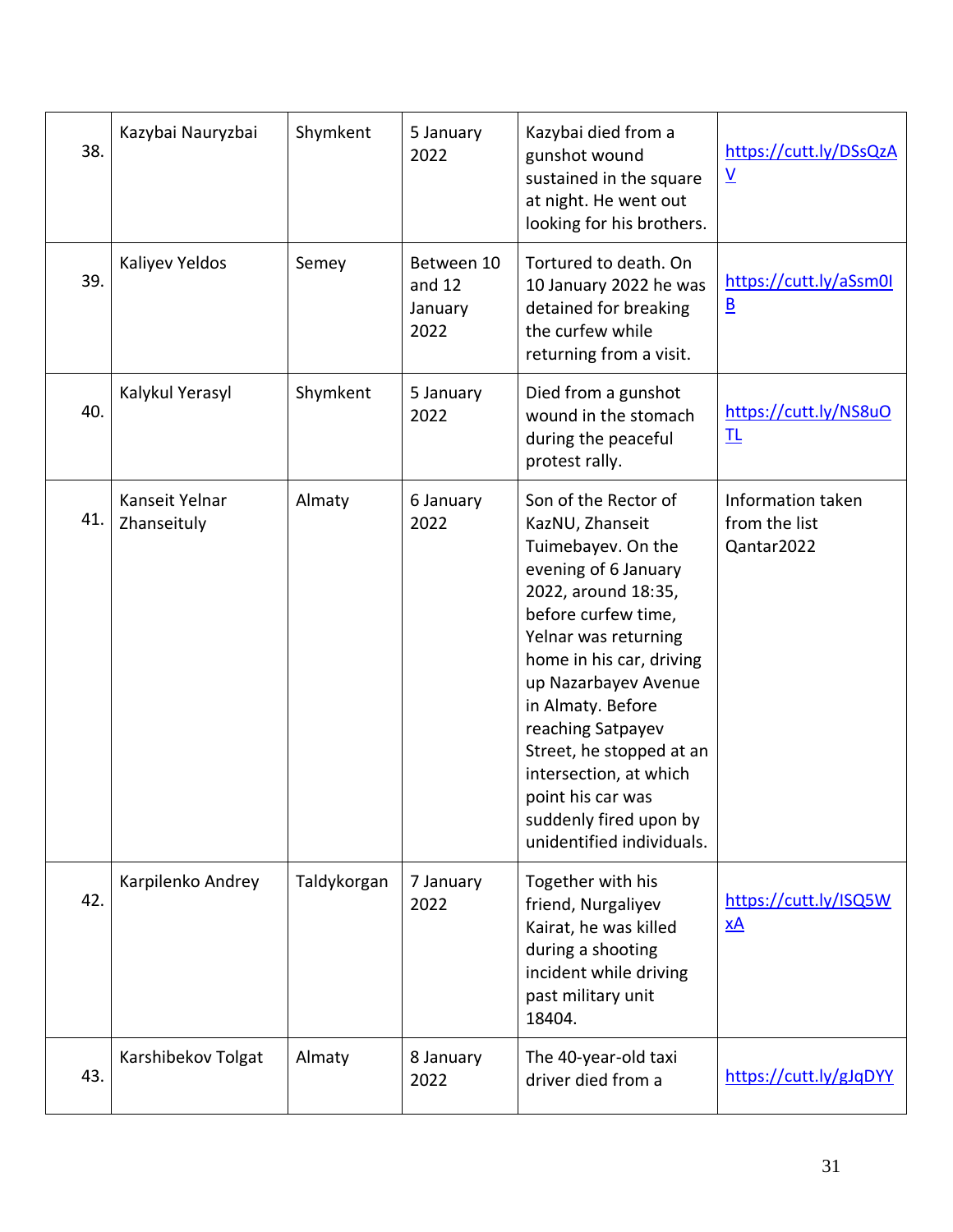|     |                              |           |                                                      | gunshot wound while<br>leaving his home to run<br>some errands. There<br>were also scratches on<br>the body of the<br>deceased and traces of<br>being dragged on the<br>ground.                                                                                                                                                                                 | $\underline{\mathsf{G}}$                 |
|-----|------------------------------|-----------|------------------------------------------------------|-----------------------------------------------------------------------------------------------------------------------------------------------------------------------------------------------------------------------------------------------------------------------------------------------------------------------------------------------------------------|------------------------------------------|
| 44. | Kilybayev Akzhol<br>Askaruly | Semey     | Exact date<br>unknown,<br>after 5<br>January<br>2022 | A peaceful protester<br>hanged himself after<br>being interrogated at<br>the Police Department.<br>There he was beaten<br>and tortured for 5<br>hours and later<br>released home, ordered<br>to pack his things and<br>told that he would be<br>taken to the pre-trial<br>detention facility in<br>Oskemen tomorrow.<br>Akzhol came home and<br>hanged himself. | https://cutt.ly/0SI0rjR                  |
| 45. | Koishmanov<br>Zhomart        | Kyzylorda | 5 January<br>2022                                    | He was shot in the<br>chest on 5 January<br>2022, according to<br>acquaintances, in front<br>of the Police<br>Department.                                                                                                                                                                                                                                       | https://cutt.ly/yHPQu<br>yu              |
| 46. | Kopbolganov Alibek           | Almaty    | 6 January<br>2022                                    | The father of three<br>minor children was<br>killed by three gun<br>shots when he went out<br>to buy bread and<br>cigarettes.                                                                                                                                                                                                                                   | https://cutt.ly/jSB374<br>$\overline{1}$ |
| 47. | Korober Vadim                | Almaty    | Between 5<br>and 6<br>January<br>2022                | Died from gunshot<br>wounds during the<br>shooting of peaceful<br>protesters.                                                                                                                                                                                                                                                                                   | https://cutt.ly/WS4So<br>h5              |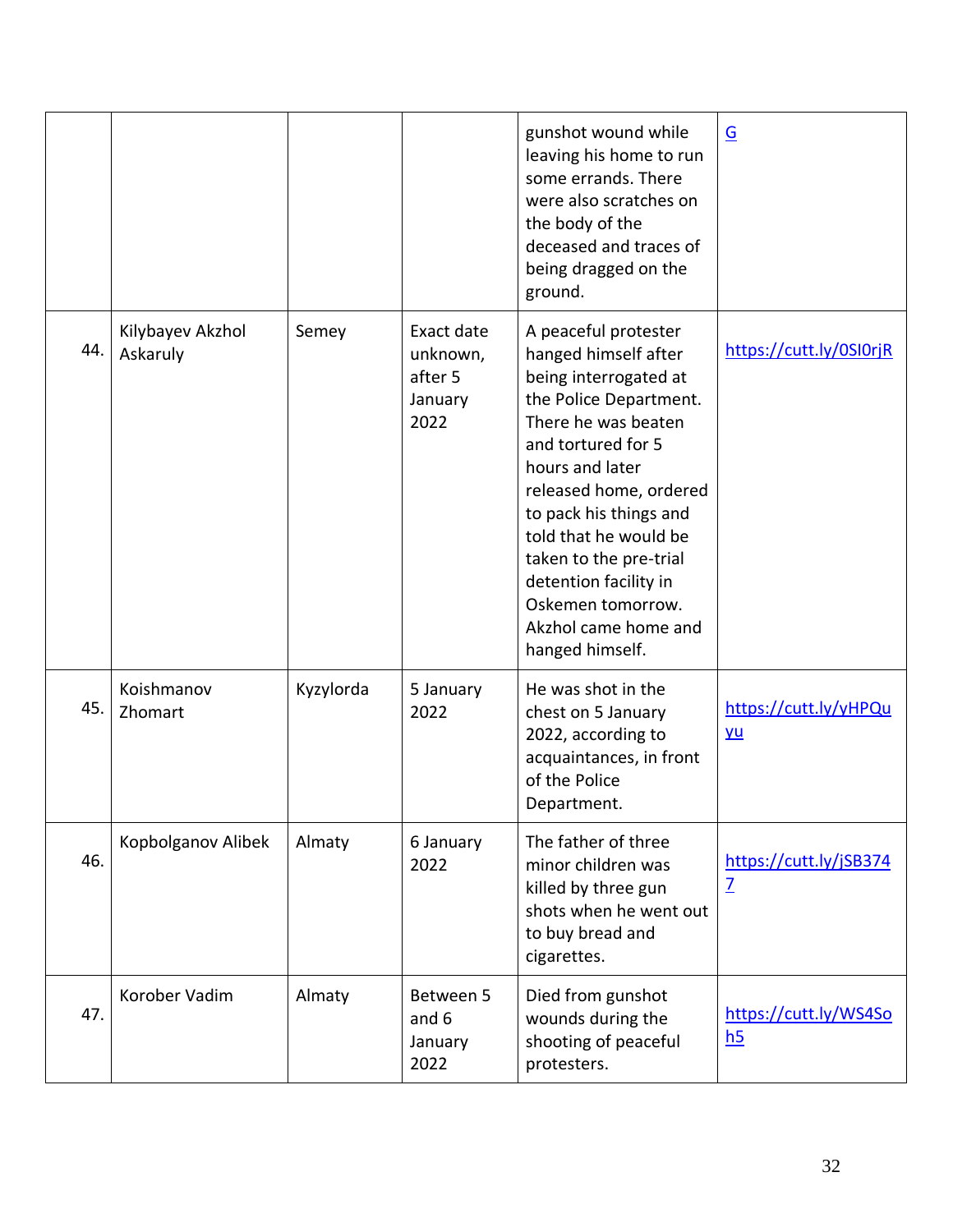| 48. | Kuatbayev Nursultan    | Taraz       | 7 January<br>2022 | An 18-year-old<br>architecture student of<br>one of the universities<br>in Almaty was shot in<br>the back on the evening<br>of 7 January 2022 as he<br>was returning home<br>from a visit. Two bullets<br>hit him in the thigh,<br>after which Nursultan<br>fell down. He was<br>approached and shot a<br>third time in the heart.<br>He was also hit on the<br>thighs with either a<br>truncheon or a shoulder<br>stock. | https://cutt.ly/MSutyo<br>c<br>https://cutt.ly/rSurYfl<br>https://cutt.ly/oSurO<br>$\overline{Q}$ i |
|-----|------------------------|-------------|-------------------|---------------------------------------------------------------------------------------------------------------------------------------------------------------------------------------------------------------------------------------------------------------------------------------------------------------------------------------------------------------------------------------------------------------------------|-----------------------------------------------------------------------------------------------------|
| 49. | Kylychbek Sultan       | Almaty      | 5 January<br>2022 | Sultan, aged 12, was<br>killed by a bullet to the<br>head near the Auezov<br><b>District Police</b><br>Department when he<br>went out to a shop with<br>his mother. He mistook<br>the shooting for<br>fireworks and was shot<br>dead after he decided<br>to film the flashes on<br>his camera. It is likely<br>that a sniper was firing.                                                                                  | https://cutt.ly/ZSt0u2<br>$\mathbf I$<br>https://cutt.ly/cSIY7hJ                                    |
| 50. | Kyrykbayev<br>Yernazar | Taldykorgan | 5 January<br>2022 | Yernazar, a shepherd,<br>was shot dead when he<br>went out to graze cattle<br>on land that belongs to<br>the Zhetysu farm. This<br>land is around a military<br>unit.                                                                                                                                                                                                                                                     | https://cutt.ly/WSya0<br>PR                                                                         |
| 51. | Meldekhan<br>Aikorkem  | Almaty      | 7 January<br>2022 | Aikorkem, aged 4, was<br>killed by a bullet to the<br>head when, together<br>with her older sister,                                                                                                                                                                                                                                                                                                                       | https://cutt.ly/PSyAil7                                                                             |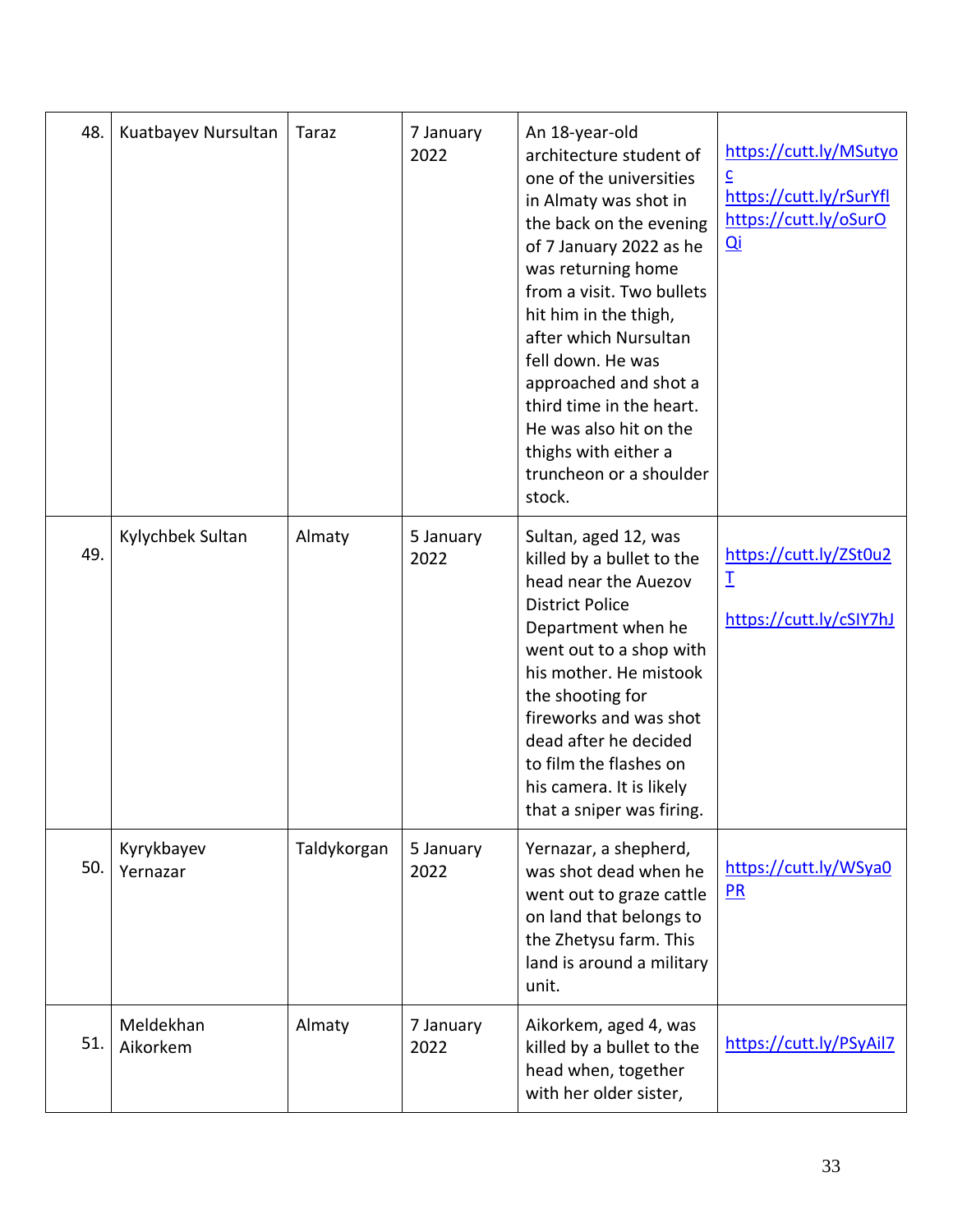|     |                                   |                         |                          | two brothers and her<br>father, they drove their<br>car to a store. As they<br>drove past the Akimat<br>(local executive body),<br>the military opened fire<br>on their car.                                                                                      |                                                                               |
|-----|-----------------------------------|-------------------------|--------------------------|-------------------------------------------------------------------------------------------------------------------------------------------------------------------------------------------------------------------------------------------------------------------|-------------------------------------------------------------------------------|
| 52. | <b>Mukashev Almas</b>             | Taldykorgan             | 8 January<br>2022        | Murdered as a result of<br>brutal torture on 8<br>January after being<br>detained by law<br>enforcement officers.<br>He was tortured with<br>extreme cruelty - his<br>skull was crushed, his<br>legs, arms, fingers and<br>ribs were broken.                      | https://cutt.ly/ASycjhF<br>https://cutt.ly/zSOn5H<br>$\underline{\mathsf{z}}$ |
| 53. | Musabekov Marat                   | Tuzdybastau<br>(Almaty) | 5 January<br>2022        | A history teacher, killed<br>in Almaty by a gunshot<br>to the neck.                                                                                                                                                                                               | https://cutt.ly/PSy5l9<br>A<br>https://cutt.ly/WSy5c<br>7D                    |
| 54. | Mukhametaliyev<br>Isyn Minayevich | Almaty                  | 6 January<br>2022        | A pensioner went out<br>to a shop behind<br>Almaty Arena at<br>lunchtime, disappeared,<br>and was later found to<br>have been murdered.                                                                                                                           | Information taken<br>from Qantar2022                                          |
| 55. | Nugymarov Kuat                    | Almaty                  | Exact date is<br>unknown | A 27-year-old<br>participant of a<br>peaceful rally was killed<br>by security forces<br>during the shooting and<br>subsequent mass brutal<br>torture of peaceful<br>protesters and citizens<br>in early January 2022.<br>Kuat, a peaceful<br>protester, was found | https://cutt.ly/hD5jVZ<br>$\mathbf{R}$                                        |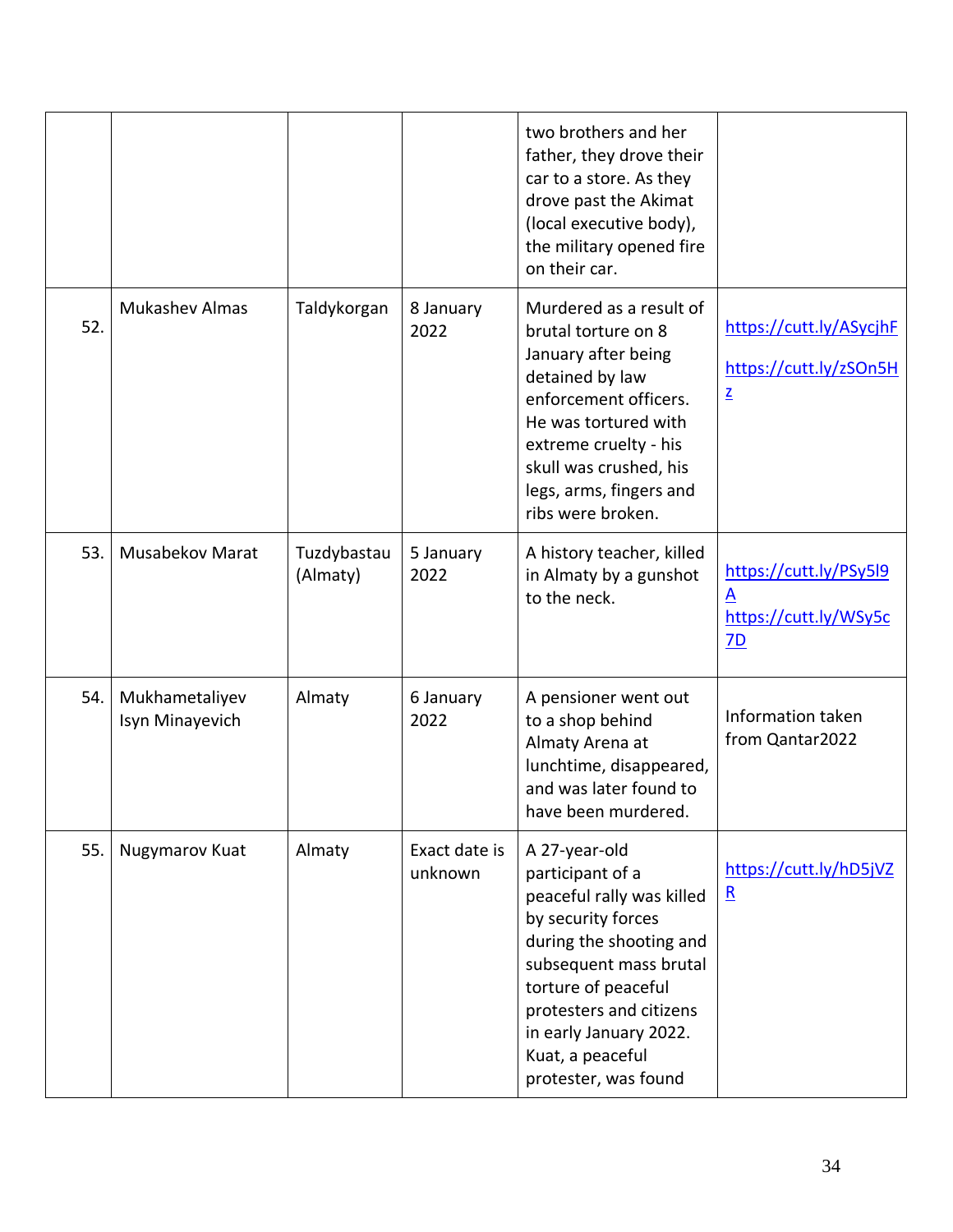|     |                          |             |                   | dead by his family in<br>the morgue on 12<br>January 2022.                                                                                                                                                                                          |                                                    |
|-----|--------------------------|-------------|-------------------|-----------------------------------------------------------------------------------------------------------------------------------------------------------------------------------------------------------------------------------------------------|----------------------------------------------------|
| 56. | Nurgaliyev Kairat        | Taldykorgan | 7 January<br>2022 | Together with his friend<br>Andrei Karpilenko, they<br>were killed by gunfire<br>while driving past<br>military unit 18404.                                                                                                                         | https://cutt.ly/ISQ5W<br><u>xA</u>                 |
| 57. | Nurgeldin Faizulla       | Aktobe      | 2 January<br>2022 | Died in hospital on 2<br>March 2022 due to a<br>complication of an<br>wound which he<br>sustained during a rally<br>in Aktobe on 5 January<br>2022.                                                                                                 | https://clck.ru/efjM8                              |
| 58. | Omarov Aidar<br>Berikuly | Almaty      | 5 January<br>2022 | A participant of a<br>peaceful rally, he was<br>killed by gunfire during<br>the shooting of<br>peaceful protesters.                                                                                                                                 |                                                    |
| 59. | Omarov Bakhytzhan        | Kyzylorda   | 5 January<br>2022 | He was killed by a shot<br>to the shoulder. The<br>bullet grazed a lung and<br>was fatal.                                                                                                                                                           | https://cutt.ly/bSW5k<br>7c                        |
| 60. | Onaltayev Baghdat        | Shymkent    | 5 January<br>2022 | He was killed by a<br>gunshot wound to the<br>chest when he went to<br>the pharmacy to buy<br>medicine.                                                                                                                                             | https://cutt.ly/DSsQzA<br>$\underline{\mathsf{v}}$ |
| 61. | Opushiyev Andrey         | Taraz       | 6 January<br>2022 | A 17-year-old boy was<br>shot dead at a rally by<br>the military. Also, the<br>boy's entire face was<br>beaten, his ribs were<br>broken, his right leg<br>was broken, a finger<br>was dislocated on his<br>right hand and his neck<br>was all blue. | https://cutt.ly/5S9SIU<br>$\underline{\mathsf{B}}$ |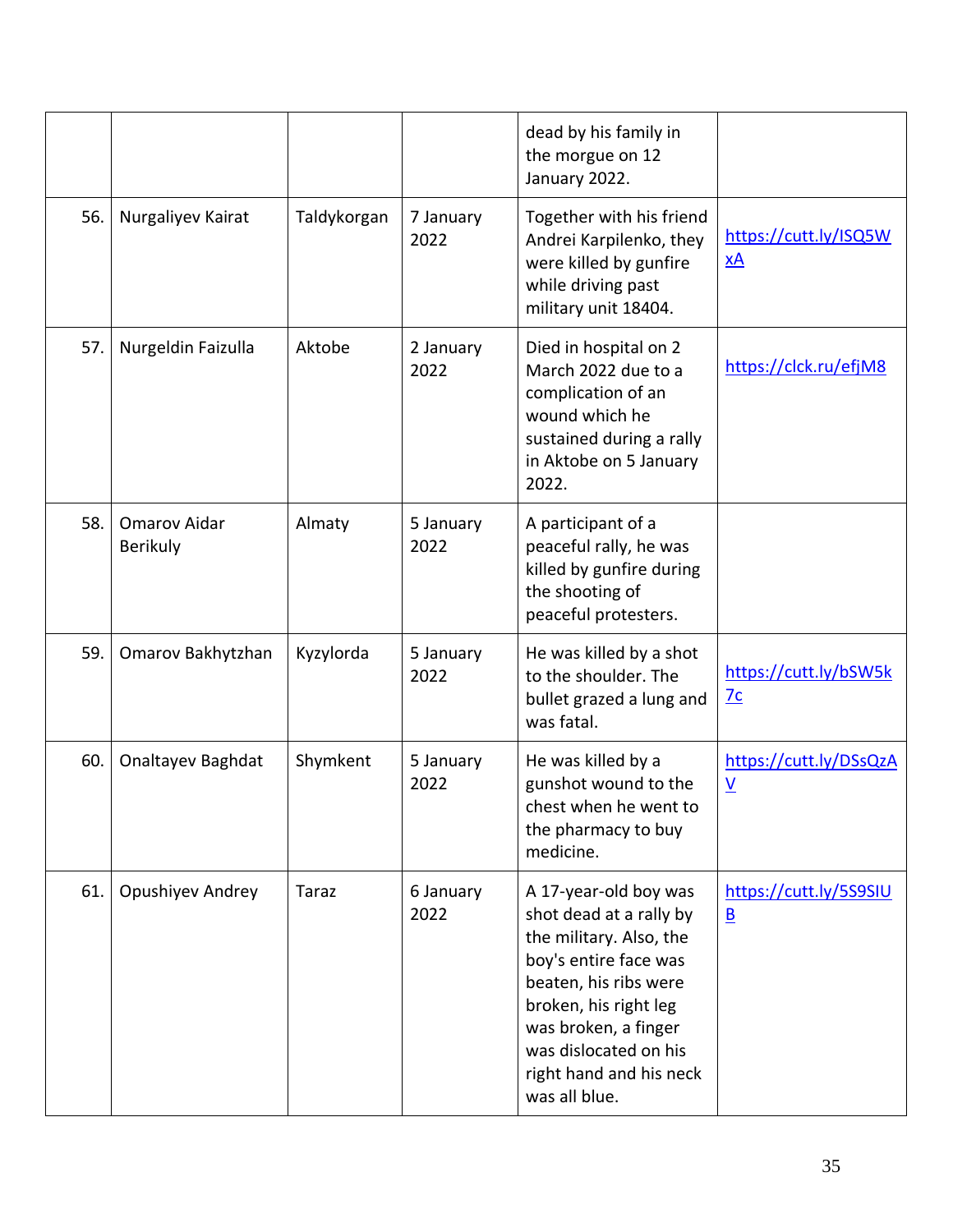| 62. | Orazgali Abdukhapar             | Almaty       | Exact date is<br>unknown | The winner of<br>numerous<br>competitions, he was<br>shot dead in the leg in<br>early January 2022. His<br>relatives couldn't find<br>his body in the morgue<br>until 11 January 2022.                                                             | https://cutt.ly/zSNiSyj                                                             |
|-----|---------------------------------|--------------|--------------------------|----------------------------------------------------------------------------------------------------------------------------------------------------------------------------------------------------------------------------------------------------|-------------------------------------------------------------------------------------|
| 63. | Orazykhan Nurai<br>Nurbolatkyzy | Taldykorgan  | 8 January<br>2022        | The 15-year-old girl,<br>together with her<br>parents Nurbolat<br>Seitkulov and Altynai<br>Yetayeva, were killed by<br>military fire as they<br>were returning home<br>from a visit.                                                               | https://cutt.ly/MSMU<br>G <sub>3t</sub>                                             |
| 64. | Orynbay<br>Kurmangazy           | Shymkent     | 5 January<br>2022        | A young man born in<br>1999 was killed by a<br>sniper's bullet to the<br>heart.                                                                                                                                                                    | Comment under this<br>post:<br>https://cutt.ly/HJHlr1q                              |
| 65. | Rysbekov Rais<br>Yersayynuly    | <b>Taraz</b> | 7 January<br>2022        | The 19-year-old was<br>shot when he went to<br>an ATM to withdraw his<br>allowance.                                                                                                                                                                | https://cutt.ly/WS9Jb<br>9x<br>https://cutt.ly/qS9B6n<br>6<br>https://clck.ru/edmek |
| 66. | Saldarov Serik                  | Shymkent     | 5 January<br>2022        | A participant of the<br>peaceful protest on 4<br>January 2022, he was<br>shot in both legs on 5<br>January. After that,<br>unidentified people<br>took him to a medical<br>facility. However, he<br>bled to death before<br>reaching the hospital. | https://cutt.ly/DSsQzA<br>$\underline{V}$                                           |
| 67. | Seydakhmet Yedil                | Almaty       | 5 January<br>2022        | On 5 January he went<br>to participate in a<br>peaceful protest. He                                                                                                                                                                                | https://cutt.ly/HHPm1<br>h1                                                         |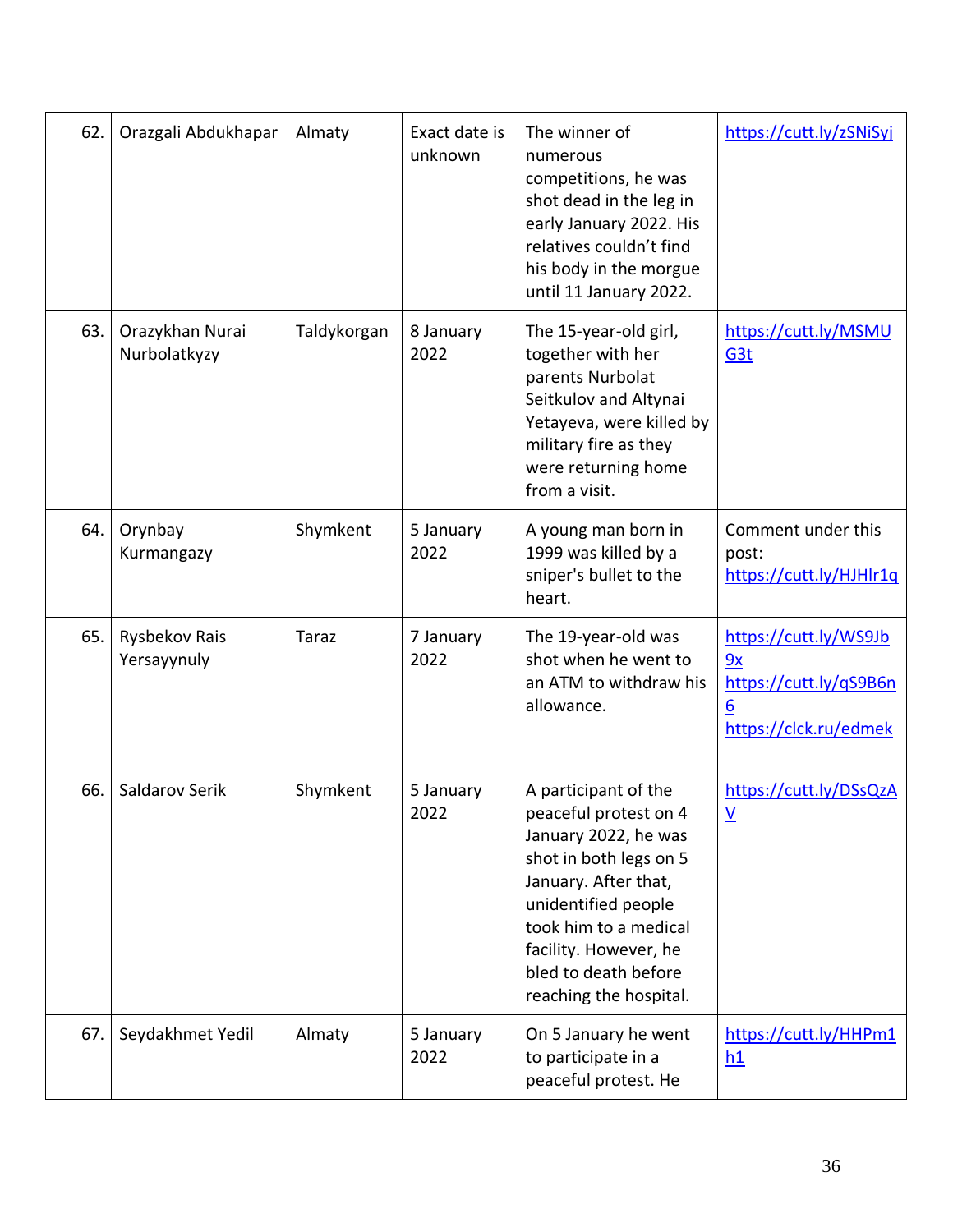|     |                          |             |                                                               | was shot twice to the<br>back, possibly by a<br>sniper. He died as a<br>result of sustained<br>gunshot wounds.                                                                          |                                           |
|-----|--------------------------|-------------|---------------------------------------------------------------|-----------------------------------------------------------------------------------------------------------------------------------------------------------------------------------------|-------------------------------------------|
| 68. | Seitkulov Nurbolat       | Taldykorgan | 8 January<br>2022                                             | Together with his wife<br>Altynai Yetayeva and<br>their 15-year-old<br>daughter Nurai, they<br>were killed by military<br>fire as they<br>were returning home<br>from a<br>visit.       | https://cutt.ly/mSMxV<br>kQ               |
| 69. | Sydykbayev<br>Yerkebulan | Almaty      | 5 January<br>2022                                             | The 31-year-old<br>mechanic and taxi<br>driver died of a gunshot<br>wound when he drove<br>out to pick up his<br>mother from work.                                                      | https://cutt.ly/iDSNGb<br>$\underline{x}$ |
| 70. | Talasbayev Kanat         | Almaty      | Exact date is<br>unknown<br>(presumably<br>5 January<br>2022) | He went on a peaceful<br>protest on 5 January<br>2022. His family learned<br>of his death on 13<br>January, when they<br>found him in the<br>morgue. He had died of<br>a gunshot wound. | https://cutt.ly/XHPD2<br>$\underline{dS}$ |
| 71. | Tokay Kurmanali          | Almaty      | 5 January<br>2022                                             | The circumstances of<br>his death are unknown.<br>He received a gunshot<br>wound to the heart<br>area.                                                                                  | https://clck.ru/edgS6                     |
| 72. | Tolegenov<br>Bakbergen   | Almaty      | 5 January<br>2022                                             | The 20-year-old guy<br>was killed by a gunshot<br>wound while he was<br>moonlighting as a taxi<br>driver with a friend.                                                                 | https://cutt.ly/HSOm<br>M <sub>6</sub> Q  |
| 73. | Torebek Islam            | Almaty      | 6 January                                                     | The 21-year-old student                                                                                                                                                                 | https://cutt.ly/NS8uO                     |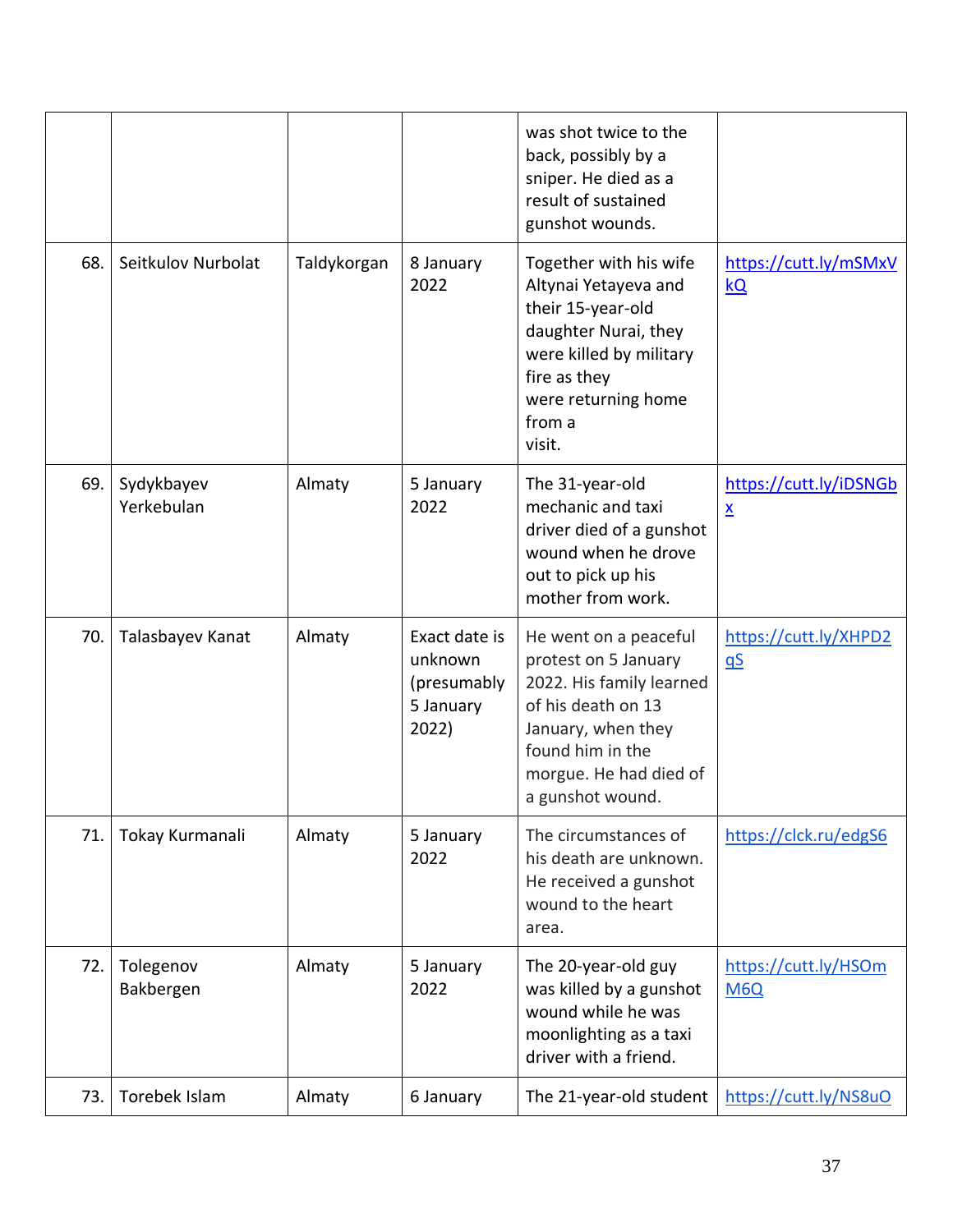|     |                                      |             | 2022                                  | from Zhanaozen and his<br>friend went out of the<br>house to buy groceries.<br>Torebek came under<br>fire and died on the<br>spot.                                                                                 | TL                                        |
|-----|--------------------------------------|-------------|---------------------------------------|--------------------------------------------------------------------------------------------------------------------------------------------------------------------------------------------------------------------|-------------------------------------------|
| 74. | <b>Turarov Nurlybek</b>              | Taldykorgan | 6 January<br>2022                     | An 18-year-old student<br>of the Almaty Service<br>College, one of five sons<br>in the family, he left<br>home to buy bread and<br>was shot in the head,<br>heart and arm by the<br>military. Died on the<br>spot. | https://cutt.ly/8S8CN1<br>$\overline{1}$  |
| 75. | Usabayev Ruslan<br>Kazhetovich       | Almaty      | Between 5<br>and 6<br>January<br>2022 | Died from a gunshot<br>wound as a result of the<br>shooting of peaceful<br>protesters.                                                                                                                             | https://cutt.ly/WS4So<br>h <sub>5</sub>   |
| 76. | Khaidarov Yerlan                     | Almaty      | Unknown                               | The head of a<br>department in a<br>construction company,<br>he died of a gunshot<br>wound to the chest. His<br>sister, Gulmira<br>Khaidarova, believes he<br>was shot by a sniper.                                | https://cutt.ly/CS3otj<br>$\underline{0}$ |
| 77. | Shoibekov<br>Meirambek<br>Oralbayuly | Shymkent    | 4 January<br>2022                     | A rally participant, he<br>was killed by a shot<br>right through the heart<br>as peaceful protesters<br>were shot.                                                                                                 |                                           |

#### **POLITICAL SENTENCES FOR PARTICIPATION IN THE JANUARY PROTESTS**

| <b>SURNAME AND</b><br><b>NAME</b> | <b>CITY/TOWN</b> | <b>DATE</b>            | <b>ARTICLE</b> | LINK                    |
|-----------------------------------|------------------|------------------------|----------------|-------------------------|
| Kulbayev Yergali                  | Shymkent         | 18 May 2022 272 Part 2 |                | https://cutt.ly/JHPW1Ux |